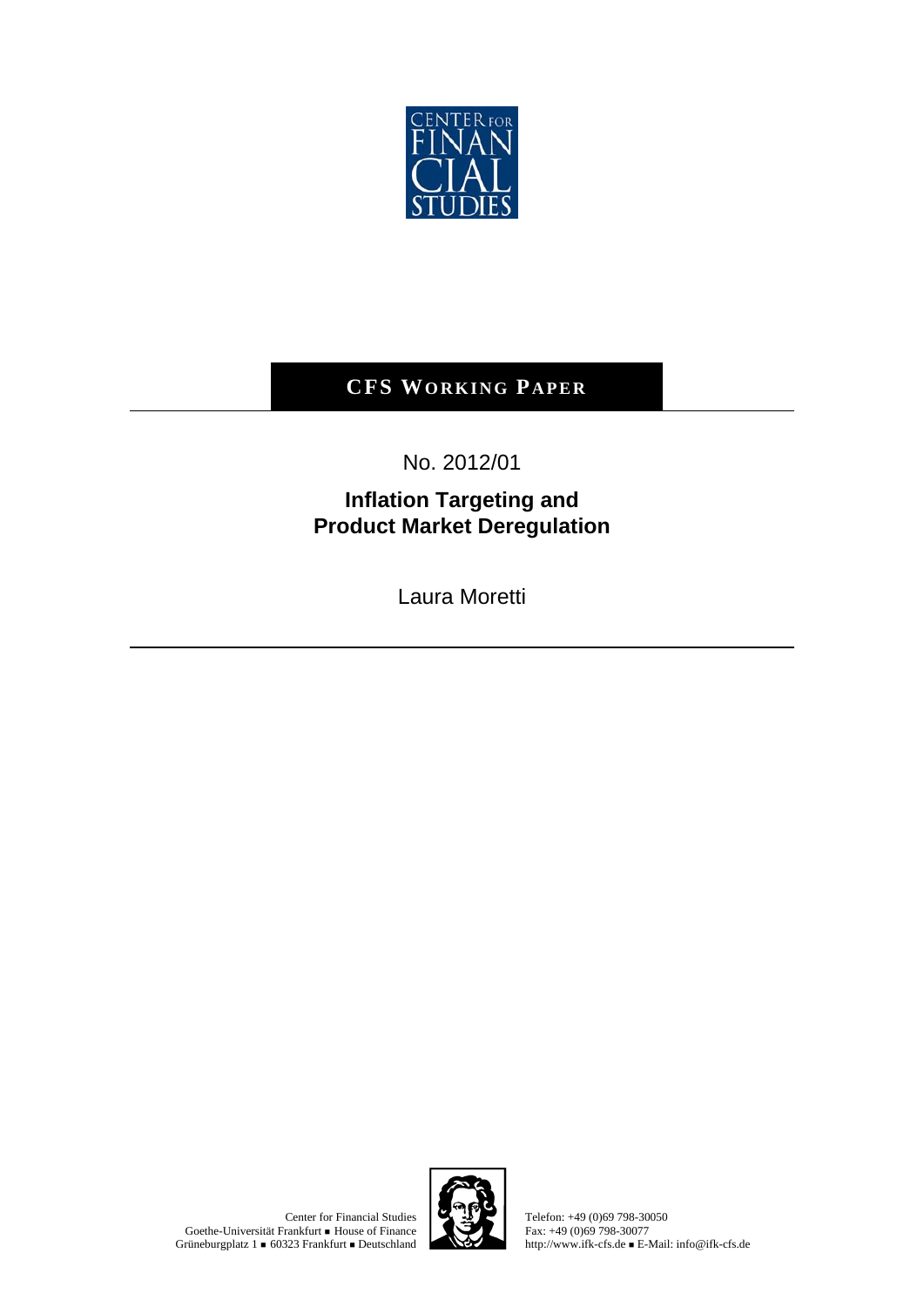

## **Center for Financial Studies**

The *Center for Financial Studies* is a nonprofit research organization, supported by an association of more than 120 banks, insurance companies, industrial corporations and public institutions. Established in 1968 and closely affiliated with the University of Frankfurt, it provides a strong link between the financial community and academia.

The CFS Working Paper Series presents the result of scientific research on selected topics in the field of money, banking and finance. The authors were either participants in the Center´s Research Fellow Program or members of one of the Center´s Research Projects.

If you would like to know more about the *Center for Financial Studies*, please let us know of your interest.

Re Not

Prof. Michalis Haliassos, Ph.D. Prof. Dr. Jan Pieter Krahnen Prof. Dr. Uwe Walz

M. Waly

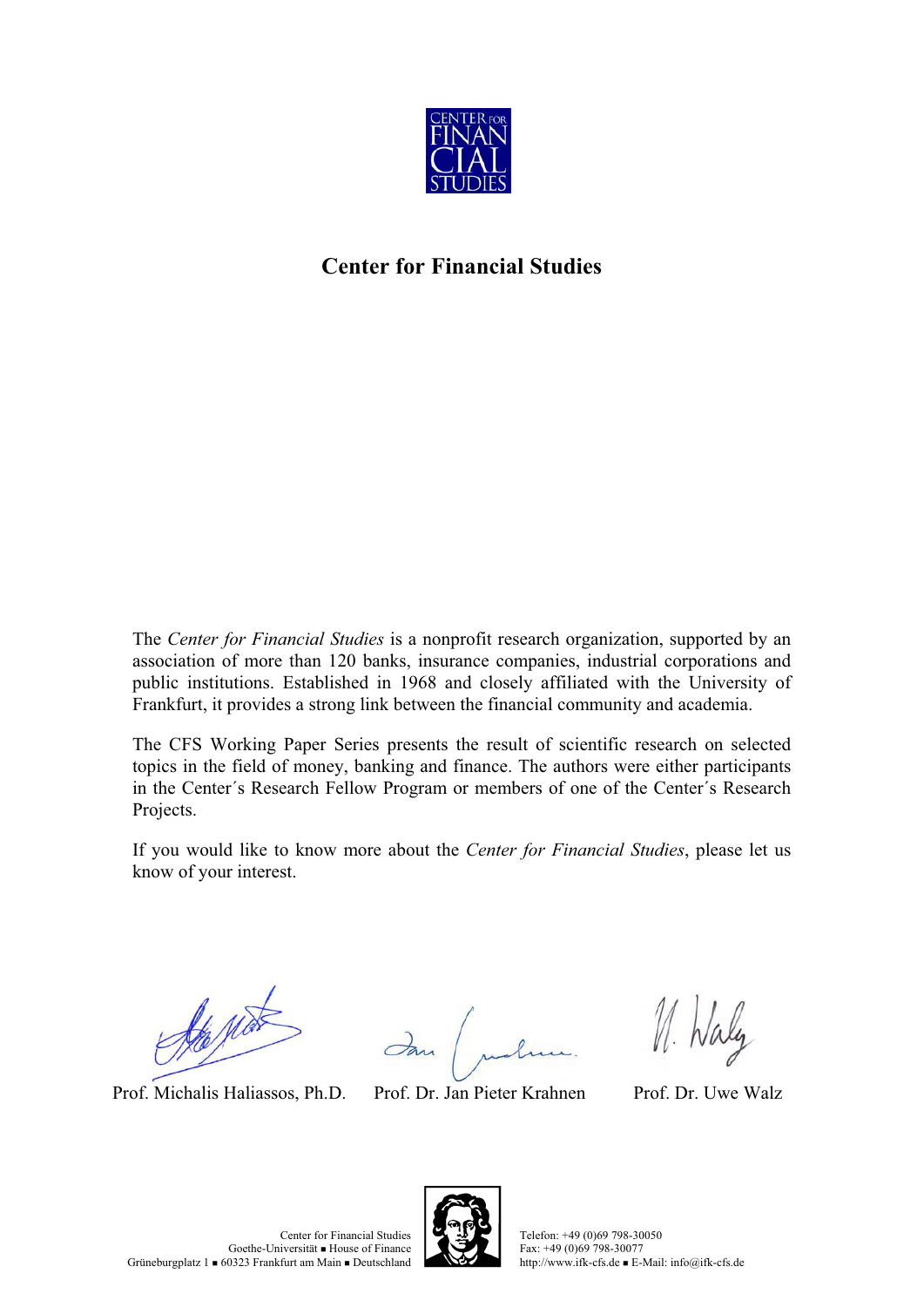CFS Working Paper No. 2012/01

## **Inflation Targeting and Product Market Deregulation\***

Laura Moretti<sup>1</sup>

January 2012

#### **Abstract**

I evaluate the effect of inflation targeting on inflation and how it interacts with product market deregulation during the disinflationary process in the 1990s. Using a sample of 21 OECD countries, I show that, after controlling for product market deregulation, the effect of inflation targeting is quantitatively important and statistically significant. Moreover, product market deregulation also matters in particular in countries that adopted an inflation targeting regime. I propose a New Keynesian Phillips curve with an explicit role for market deregulation to rationalize the empirical evidence.

**JEL Classification** E31, E58, E65, L51 **Keywords** Inflation Targeting, Product Market Deregulation, Difference in Difference

<sup>\*</sup> I would like to thank particularly Stefan Gerlach for very helpful suggestions and comments, and Christian Hansen for sharing his codes. I also thank Iván Fernández-Val, Simon Gilchrist, François Gourio, David S. Lee, Guillem Riambau-Armet, Guido Tabellini and Adrien Verdelhan for valuable discussions on a previous version of the paper. All remaining errors are mine.

<sup>1</sup> Center for Financial Studies, Goethe University Frankfurt, House of Finance, Grüneburgplatz 1, 60323 Frankfurt, Germany. E-mail: moretti@ifk-cfs.de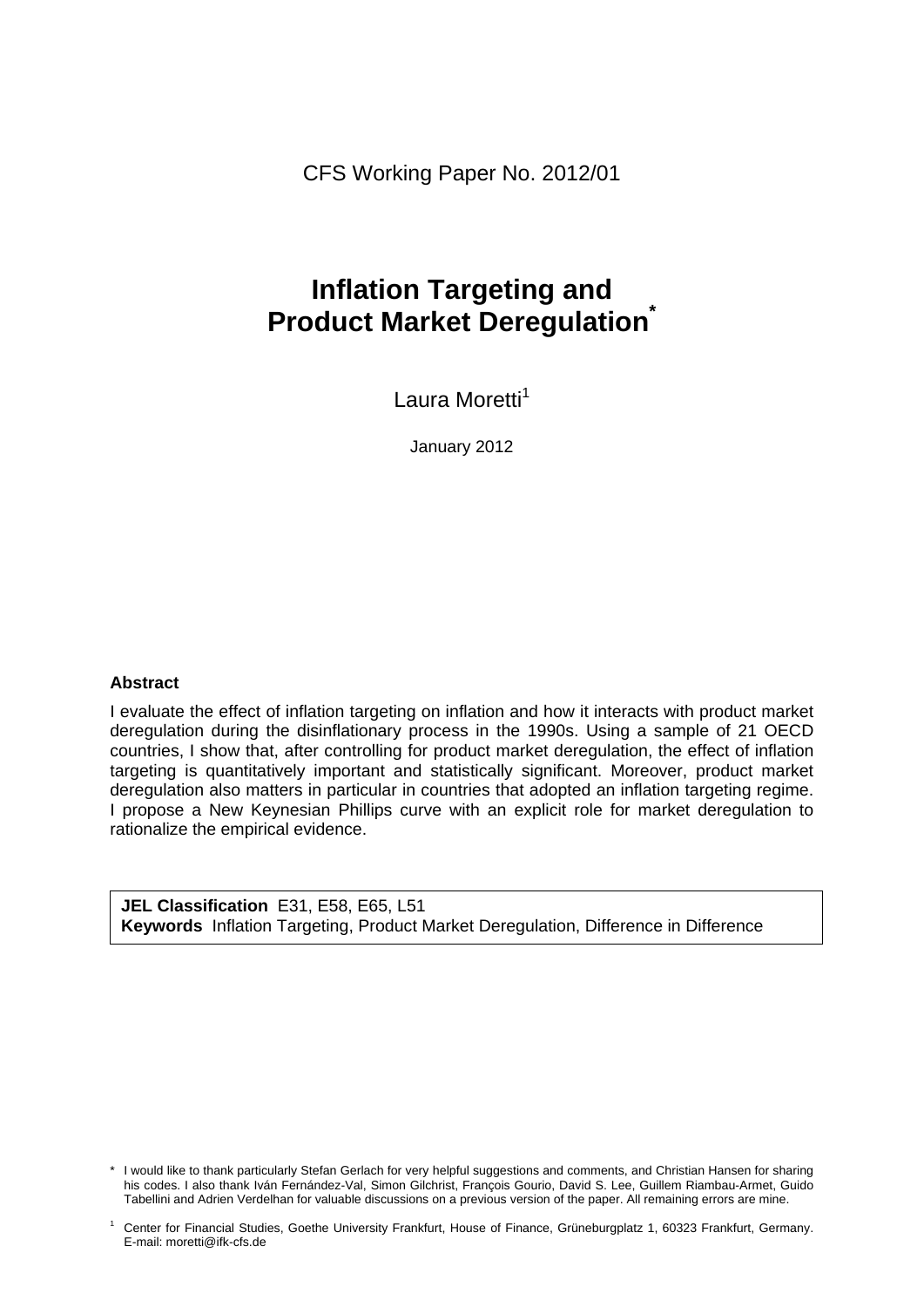## **1 Introduction**

Inflation targeting (IT henceforth) has been adopted by an increasing number of central banks since the beginning of the 1990s. This new monetary policy framework requires a numerical objective for inflation, the absence of intermediate targets and a high level of transparency and accountability of the central bank.<sup>1</sup>

Extensive research has been conducted on various aspects of this regime.<sup>2</sup> Previous empirical studies report contrasting results regarding its effect on inflation: Wu (2003), Pétursson (2004), Vega and Winkelried (2005) and Batini and Laxton (2005) argue that it has been effective, while Ball and Sheridan (2003) and Willard (2006) provide evidence of the irrelevance of IT for OECD countries.

An aspect overlooked in the analysis of the effect of IT is the contribution of non-monetary factors to the disinflation of the 1990s. As pointed out in Rogoff (2003), the improvement in central banking institutions and practice has to be considered the major factor leading to the disinflation. However, he acknowledges that improved fiscal policy and increased competition, both in product and labor markets, resulting from the interaction of increased globalization, deregulation and a decreased role for the government in the economy, also played an important role. Gerlach et al. (2009) acknowledge the significant, although limited, influence of non-monetary factors in the general disinflation observed since 1990s.

In this paper, I contribute to the literature in two ways. First, I evaluate the effect of IT on the inflation rate for a sample of OECD countries, controlling for other important phenomena that contributed to the generalized disinflation observed in this period, with particular attention to product market deregulation. Doing so is important because it allows me to test whether the disinflation was due to the adoption of IT, product market deregulation or both these factors. Moreover, by improving the fit and reducing the error variance, it yields more precise estimates of the effect of IT. To my knowledge, there are no empirical studies that analyze the effect of regulation in product or labor markets on inflation. Instead the focus has been on analyzing the effect of reforms on the unemployment rate. Second, I

<sup>&</sup>lt;sup>1</sup>For a discussion on the features that characterize IT and the rationale for adopting the framework, see Debelle (1997), Debelle et al. (1998), Bernanke et al. (1999), Schaechter et al. (2000), Carare and Stone (2003), Mishkin (2004) and Roger (2009), among others.

<sup>2</sup>The empirical research areas include the effect on inflation rate (Laubach and Posen (1997), Neumann and von Hagen (2002), Wu (2003), Vega and Winkelried (2005), Ball and Sheridan (2005), Willard (2006), and with particular attention to emerging market economies: Mishkin (2000), Mishkin and Savastano (2001) and Schmidt-Hebbel and Werner (2002)), on the persistence of the inflation rate (Siklos (1999), Corbo et al. (2002), Levin et al. (2004), Pétursson (2004) ), on the sacrifice ratio (Bernanke et al. (1999), and Corbo et al. (2002)) and on the behavior of expectations (Johnson (2002)). See also Corbo et al. (2001), Mishkin and Schmidt-Hebbel (2007), Walsh (2009) and the contributions in Bernanke et al. (1999), Bernanke and Woodford (2005), Mishkin and Schmidt-Hebbel (2007) and Cobham et al. (2010) for a broad overview of the IT experience.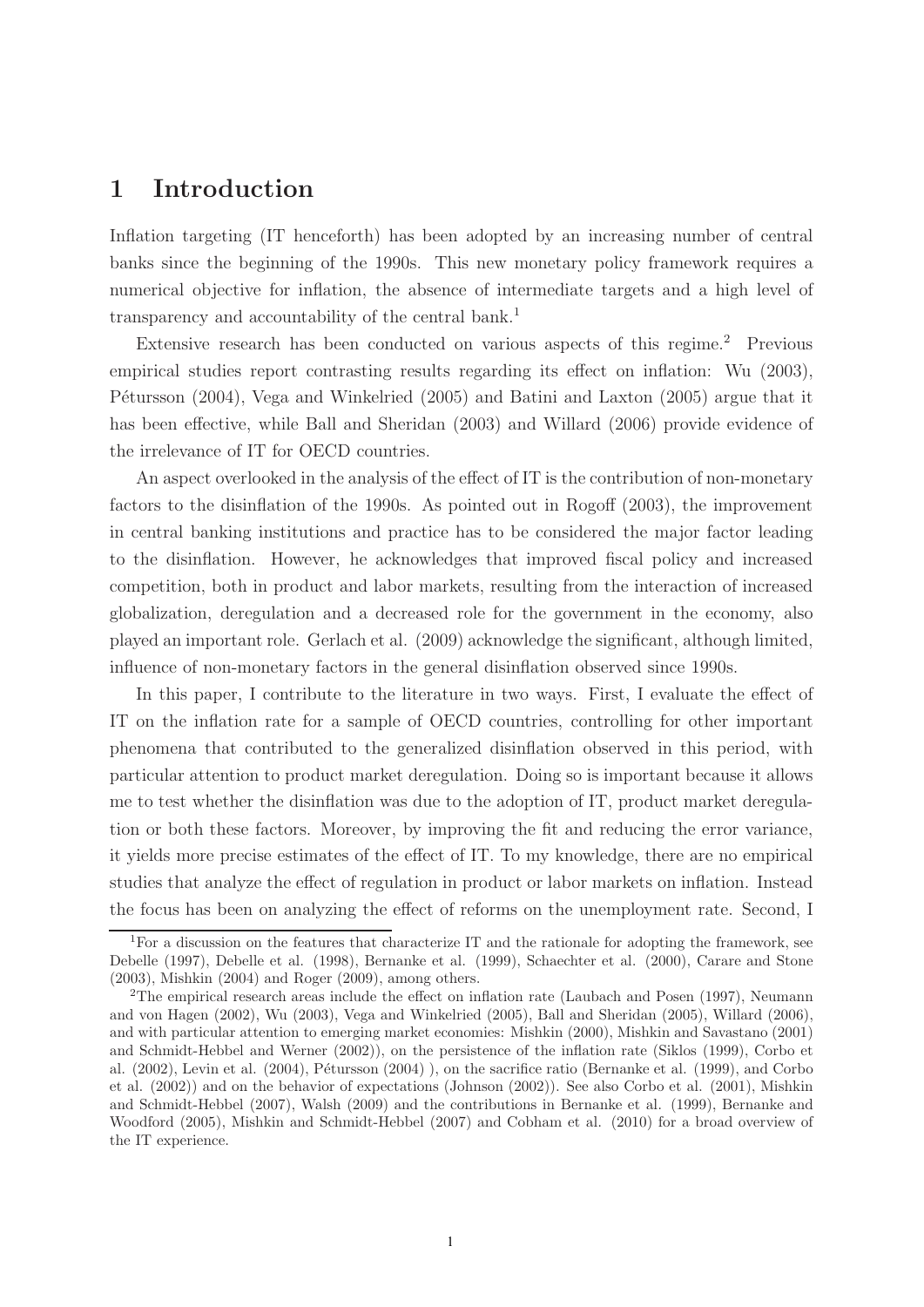estimate carefully the effect using a Difference-in-Difference (DID) panel data model taking into account the high persistence of the dependent variable, which is essential for a correct inference when analyzing serially correlated time series with persistent treatment.

The analysis is performed on a sample of 21 OECD countries, of which eight<sup>3</sup> adopted IT during the period 1985-2007, to ensure an homogeneous sample in terms of inflation histories and economic and political structure. I focus on the role of product market regulation using the Indicators of Regulation in Energy, Transport and Communications (ETCR) coded by Conway and Nicoletti (2006). They provide the longest time-series currently available, to my knowledge, to compare product market regulations across countries in the non-manufacturing sectors which constitute two-thirds of economic activity and are affected by import penetration only to a limited extent. Conway and Nicoletti (2006) take into account market characteristics such as barriers to entry, public ownership, excessive vertical integration and the presence of price controls. I further control for the government budget deficit as a percentage of GDP, to account for the stance of the fiscal policy, and for globalization using the index coded by Dreher (2006) and updated in Dreher et al. (2008). Using the ETCR indicator allows me to control for the impact on competition of domestic market policies in non-manufacturing sectors, while including the globalization index in the empirical part helps to control for the effect of international competition on tradable goods prices.

I estimate the effect of the adoption of IT on inflation using a panel DID estimator with country and time fixed effects in order to exploit both the time and country variation in the data. Given the autocorrelated nature of inflation rate and the persistence of the treatment variable, the standard errors of the OLS estimator are biased, as pointed out in Bertrand et al. (2004). However, OLS estimates with the inclusion of lagged dependent variables yield inconsistent estimates in the case of short time series. For these reasons I follow Hansen's (2007) methodology and I estimate the model using Feasible Generalized Least Squares (FGLS) with bias-corrected AR(2) coefficients of the error term.

I find that IT had both economically and statistically significant effect on inflation. On average it accounts for a reduction of over 1 percentage point of inflation in the sample 1985-2007. Moreover, regulation has also an important effect, a higher lever of regulation is associated with a higher inflation rate while a one point increase in regulation leads to an increase of over 0.65 percent in the inflation rate.

I further analyze whether the effect of product market regulation in inflation targeters and non-inflation targeters differed. Interestingly, I find that the level of regulation matters

<sup>3</sup>Australia, Canada, Finland, New Zealand, Norway, Spain, Sweden and United Kingdom are characterized in having IT. Austria, Belgium, Denmark, France, Germany, Greece, Ireland, Italy, Japan, Netherlands, Portugal and United States are characterized as not having IT.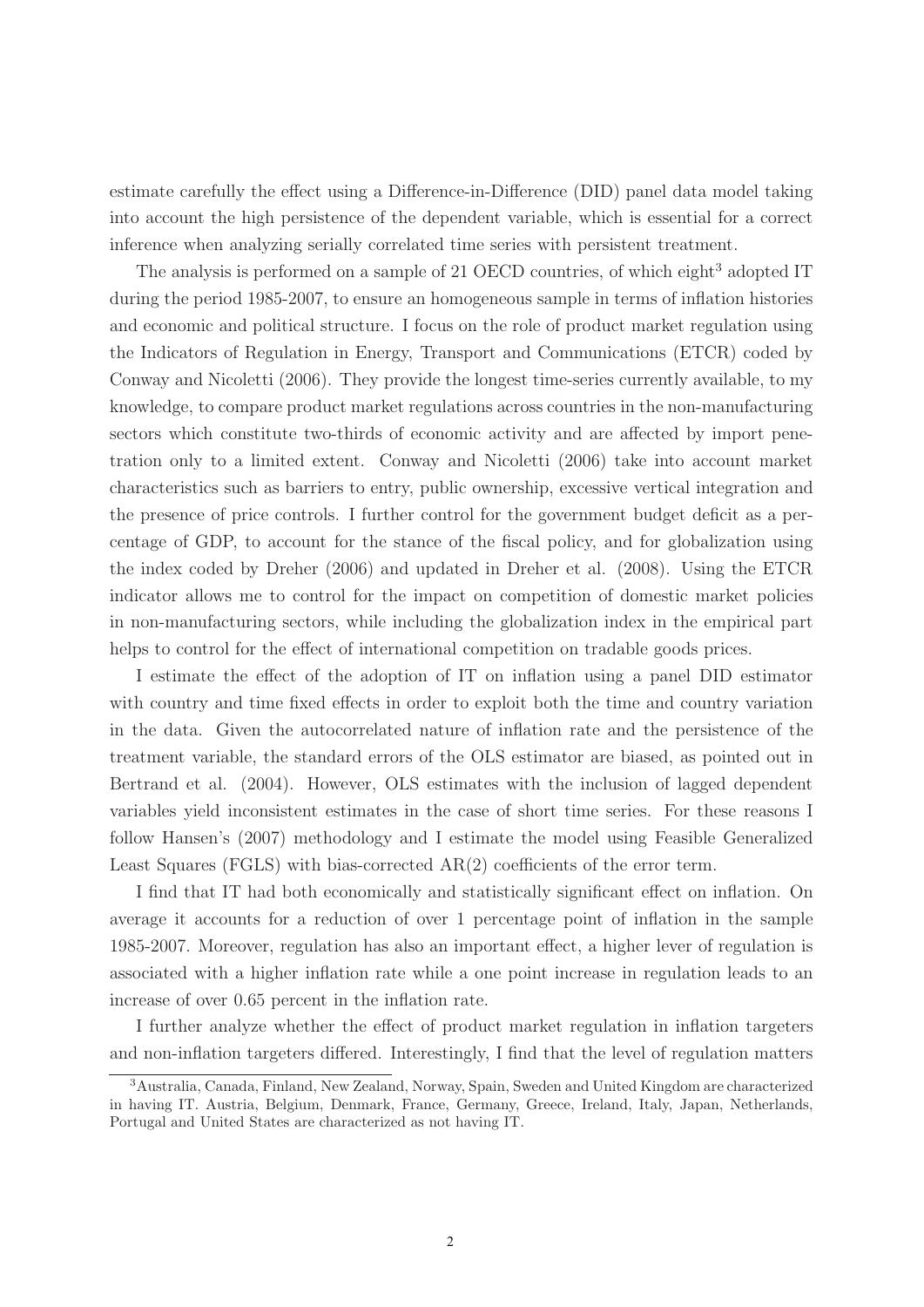more in the inflation targeters countries, both before and after the adoption of the new regime, than the non-inflation targeters. Moreover, the change in regulation, which can be seen as a measure of deregulation reforms, has a much larger impact in the inflation targeting countries than in the control group.

To understand better how deregulation impacted on inflation, I next propose a New Keynesian Phillips curve with an explicit role for market deregulation. Following Blanchard and Giavazzi (2003), I use a time varying elasticity of substitution between goods to proxy for the level of regulation in the economy.<sup>4</sup> In the model, a higher elasticity of substitution represents a lower market power of the firm, lower barriers to entry or lower regulation. I assume, consistently with the data, that the elasticity over time rises during the deregulation period. I simulate a general equilibrium model that replicates the timing of the disinflation in the IT countries and find an initial decrease in inflation rate due to product market deregulation and a permanent disinflation only afterwards.

The rest of the paper is organized as follows: section 2 briefly summarizes the related literature. Section 3 describes the sample. Section 4 explains the empirical methodology. Section 5 discusses the empirical results. Section 6 explains the model and the simulation results. Section 7 concludes.

## **2 Related Literature**

The popularity of IT has lead to a growing number of studies evaluating the benefits of this regime. Ball and Sheridan (2003) use a cross-section DID with a sample of 20 OECD countries and show that countries that started with an higher than average inflation rate at the beginning of the sample tended to revert to the mean as time progresses. Thus, there is evidence of simple regression to the mean. Willard (2006) confirms Ball and Sheridan's results using a cross-section model for 22 OECD countries with quarterly data. However, the use of cross-sectional data limits the scope of the analysis since IT was adopted at different points in time and collapsing the data in pre- and post-IT periods leads to less precise estimates.<sup>5</sup>

On the other hand, Wu (2003), using a panel data DID methodology on the same sample as Willard (2006), shows that the IT countries experienced a decrease in their average

<sup>4</sup>A stochastic elasticity of substitution is usually used in the DSGE models as a short cut to introduce supply-side shocks.

<sup>&</sup>lt;sup>5</sup>Inflation targeters adopted the new regime at different points in time, so the divide between the preand post-treatment periods can only be an arbitrary date and the the variables' averages are computed over slightly different time ranges. Moreover, the estimates may be less precise because the data aggregation reduces the number of data points.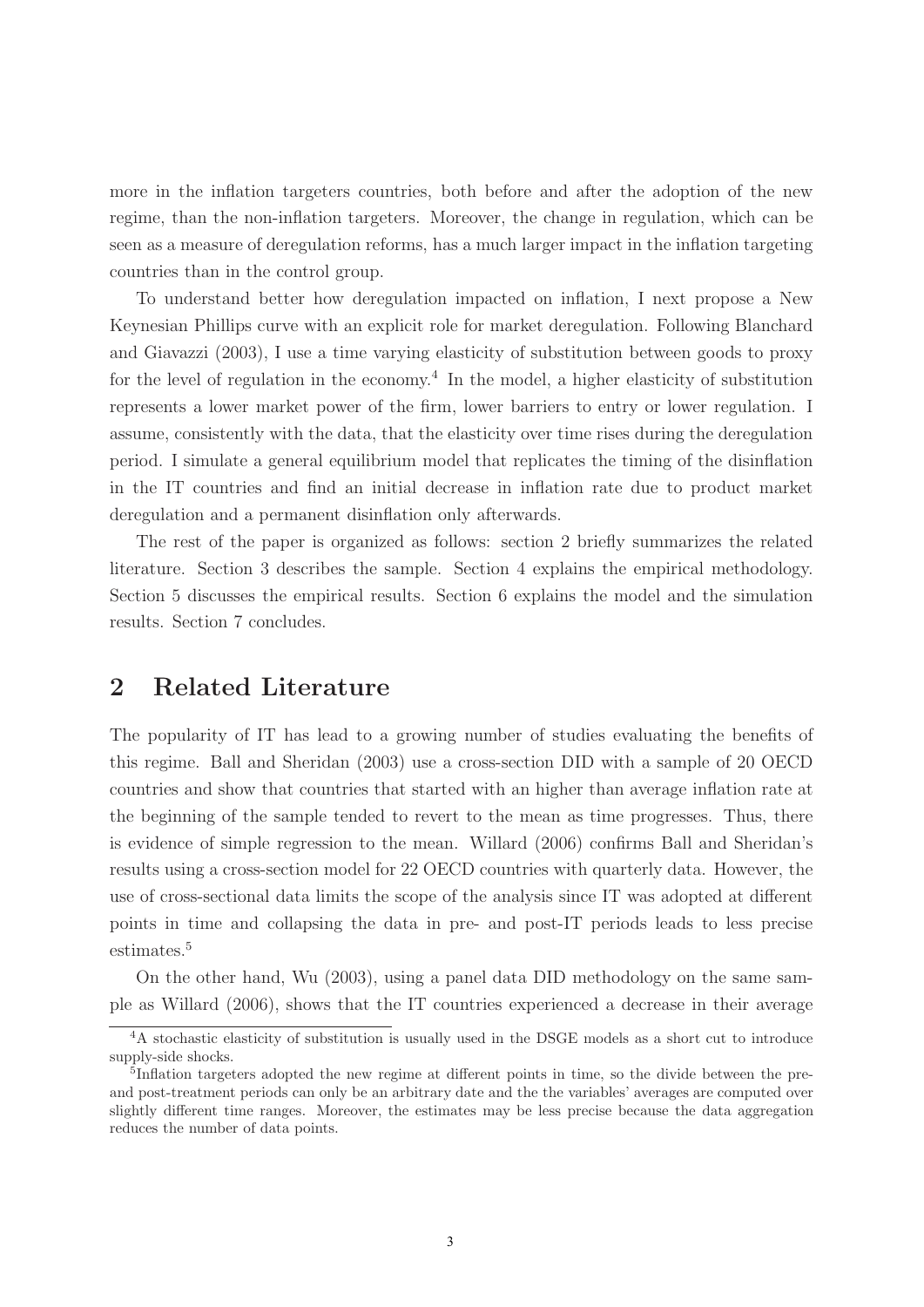inflation rates, with no evidence of mean reversion. However, he controls for time and country fixed effects and includes a lag of the dependent variable among the regressors, leading to potential bias in the estimates. Hyvonen (2004) studies the convergence of inflation across countries and concludes that it is the result of similar policies or common objectives. Pétursson (2004), using different samples for only IT countries, finds evidence of a disinflationary effect of IT. His results are confirmed also when using a panel data set including both inflation targeters and non-inflation targeters. Vega and Winkelried (2005), using a sample of 23 countries with IT and 86 without IT, account for a possible endogenous selection in the IT group by performing propensity score matching. They find that the adoption of IT reduces the mean and, to a lesser extent, the persistence of inflation in both industrialized and developing countries. Other studies, including Batini and Laxton (2005), analyze the experience of emerging economies in particular and find a beneficial effect of IT.

One contribution of this paper is to evaluate the effectiveness of IT while controlling for other factors recognized by the literature as potential causes of global disinflation in the 1990s. In discussing the reduction of inflation in the 1990s, White (2008) concludes that both domestic factors, such as a more effective monetary policy and a decrease in domestic regulation, and international factors, such as a global "saving glut" and an increase in global competition, contributed.

On the other hand, Ciccarelli and Mojon (2010) assess the importance of global factors for domestic inflation and their study supports the increasing attention given to global factors in the conduct of monetary policy. Similarly, Borio and Filardo (2007) argue that the dependence of inflation on solely domestic factors has declined and the relevance of global factors has increased.

For the reasons noted by Rogoff (2003), I focus on the role of the increased level of competition. While there is an extended literature on the role of regulation in explaining unemployment<sup>6</sup>, to my knowledge, this is the first study that uses the index coded by Conway and Nicoletti (2006) in a study on the determination of inflation.

## **3 Data and Preliminary Evidence**

In this section I discuss the classification of countries as having, or not having, IT; review the behavior in the two groups of countries and explain the measures of product market

<sup>6</sup>See Boeri et al. (2000), Nicoletti and Scarpetta (2005), Griffith et al. (2006), Berger and Danninger (2006), Amable et al. (2006), Bassanini and Duval (2006) and Fiori et al. (2007) for an empirical analysis. While see Amable and Gatti (2001), Blanchard and Giavazzi (2003), Ebell and Haefke (2003) and Spector (2004) for a theoretical analysis. Moreover, see Schiantarelli (2008) for a general overview of the effects of product market regulation.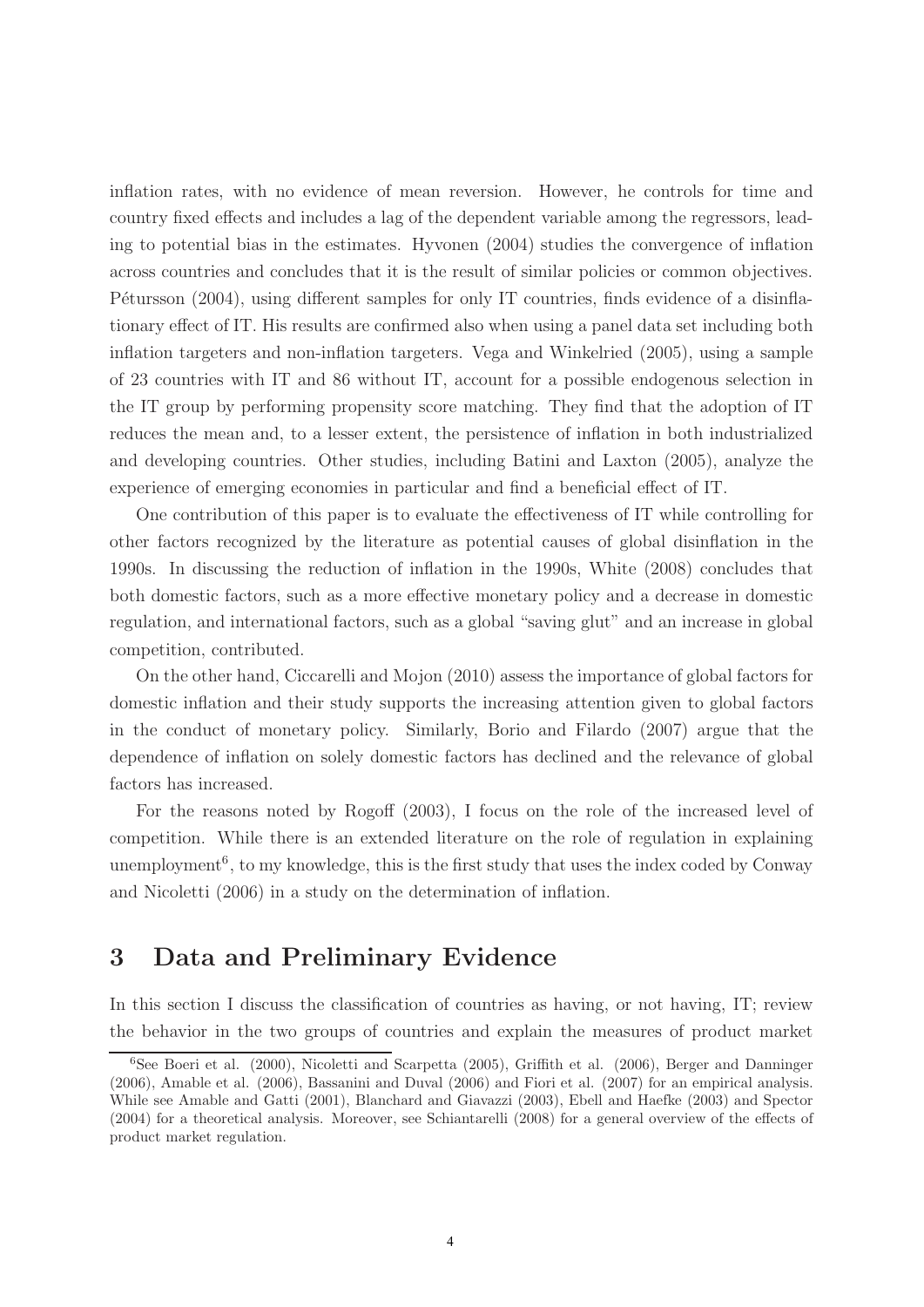regulation, globalization and the stance of fiscal policy that I use in the econometric work.

The analysis focuses on a group of 21 OECD countries that have similar economic and institutional structures, and that are exposed to similar aggregate shocks, which facilitate a comparison of the inflation dynamics. My sample begins in 1985, that is, about five years before the first adoption of IT, and ends in 2007 due to the limited availability of data on regulation. Table (1) lists the countries and the dates of adoption of IT.

Switzerland is not classified as using IT because the Swiss National Bank (SNB) does not label itself as an inflation targeter. As discussed in Gerlach and Jordan (2011), despite the similarities with IT, including an explicit definition of price stability and the publication of broad-based quarterly inflation forecasts, the SNB has no preference for where in the 0-2% price stability zone inflation should be and it has never said how fast it would seek to return inflation to the range if it deviated from it. Nevertheless, some authors classify the SNB as "de facto" inflation targeter since the end of 1999.<sup>7</sup>

By contrast, Spain is classified as an inflation targeter before it joined the euro in 1999, even though it remained a member of the Exchange Rate Mechanism (ERM) in that period. Finland is considered having IT also after becoming a member of the ERM in 1996 in preparation for joining the Economic and Monetary Union before joining the euro. This classification might be debatable, but the fluctuations bands in the ERM at that time were wide,  $\pm$  15% with respect to the ECU, and this prevented the ERM from functing as a nominal anchor. The European Central Bank (ECB) is not classified as inflation targeter due to the two pillar approach and to the fact that it stabilizes the euro-area wide inflation rate, not the rate of inflation in individual member countries.

Figure 1 plots the average inflation rate for the countries with and without IT in the period in question.<sup>8</sup> The behavior of inflation in the two sets of countries follows the same pattern up to the late 1980s, afterwards the IT countries started a faster disinflation. The inflation rates in the two groups converge only after 2000. The disinflation in the IT group occurred in 1990-1995, and consequently coincides with the bulk of the adoptions of IT. This raises the important policy question of whether the observed decline is due to the introduction of IT, is simply the effect of global disinflation, or to the combination of various institutional reforms. It is therefore of interest to investigate the importance of the reform of the monetary policy frameworks and other factors in reducing inflation.

I report in Figure 2 the inflation rate of the inflation targeters and the date when IT was adopted. The figure shows that all countries experienced a notable decrease of inflation

<sup>&</sup>lt;sup>7</sup>Pétursson (2004), Wu (2004), Vega and Winkelried (2005), Gonçalves and Carvalho (2008) and Schmidt-Hebbel (2009) among others.

<sup>&</sup>lt;sup>8</sup>An important caveat about Figure 1 is that the average inflation for the IT-group is computed for all the countries that adopted IT over the sample regardless of when they did so.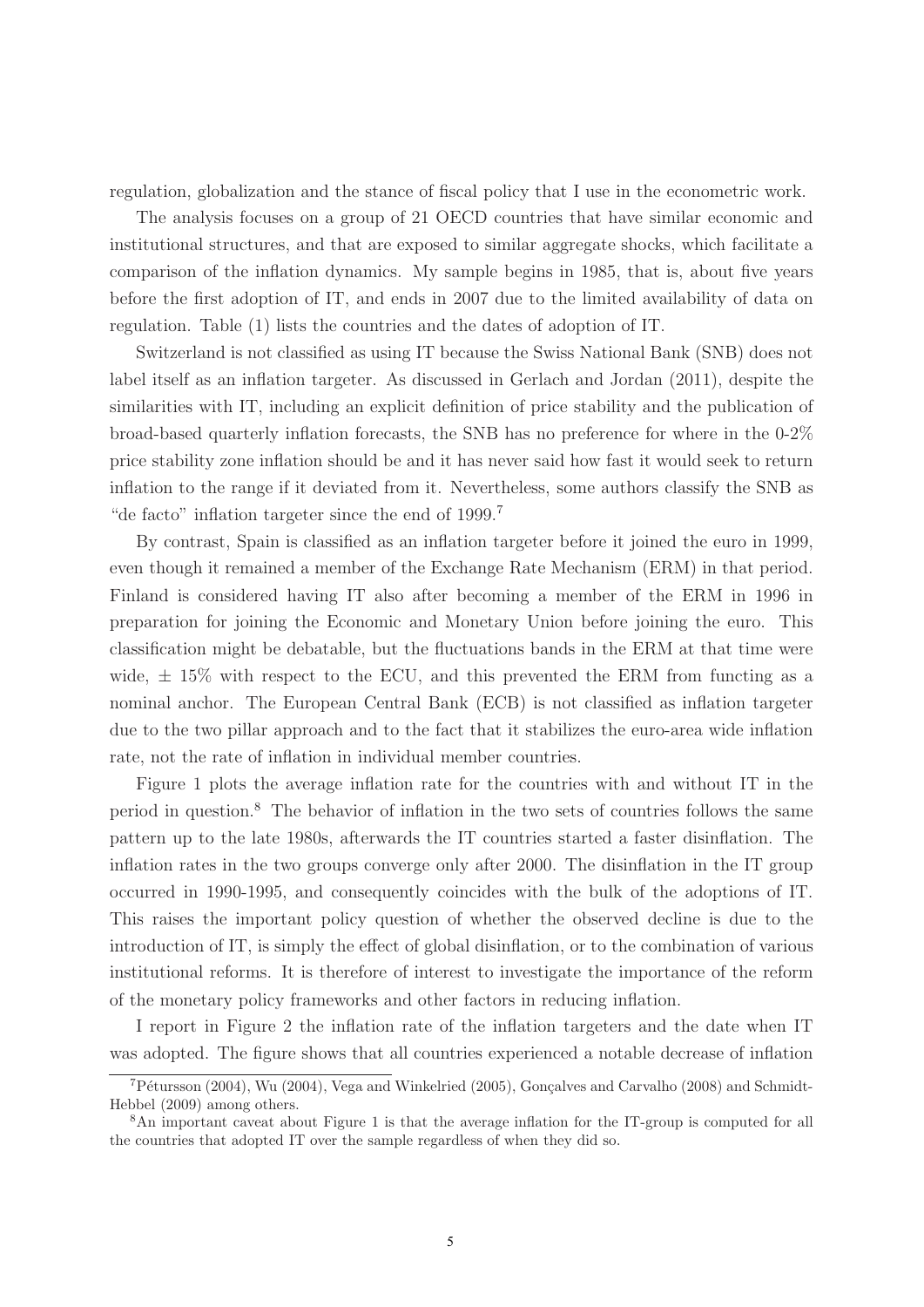after the change in the policy regime. However, in some countries the disinflationary process started earlier. This may be due to expectations of a regime change, although usually the announcement did not precede the actual implementation<sup>9</sup> by much and, as pointed out by Johnson (2002), inflation expectations fell only after the announcement of the target. However, many factors contributed to create the conditions for sustained disinflation in the 1990s.

Following Rogoff (2003), I report in Figure 3 the level of product market regulation for the inflation targeters and the date of adoption of IT. It is noticeable that the process started before the adoption of IT and continued afterwards. Overall, the OECD countries have undergone a clear decline in product market regulation over the 1990s. When comparing the timing of the disinflation from Figure 1, it seems that the disinflationary process in some countries began with product market deregulation.

As a proxy for product market regulation, I use the ETCR index constructed by Conway and Nicoletti (2006), which captures the level of regulation in seven non-manufacturing sectors: airlines, telecommunication, electricity, gas, post, rail and road freight. These sectors represent two thirds of economic activity and the area in which domestic economic regulation is more concentrated and has a major impact due to limited import penetration. The index takes into account characteristics of the markets, such as the presence of barriers to entry, public ownership of the firms, vertical integration, monopolies and the presence of legally imposed price controls, that distort the market and contribute to keep prices high. It is constructed as the summary of sectoral indicators which measure explicit policy settings and formal government regulations; it varies between 0 and 6 reflecting increasing restrictiveness of regulation.<sup>10</sup> The index, which is annual and starts in 1975, was initially computed for a sample of 21 OECD countries until 2003, but was recently updated to 2007. The new index has many missing data points which I interpolate. I study the effect of IT on inflation using the updated index, and I use the original index for a robustness check. To my knowledge, the ETCR index is the only measure of product market regulation for a long time series of OECD countries for the non-manufacturing sector.

Another important factor is labor market regulation. Unfortunately, an annual index is

<sup>9</sup>See the cases of Canada and New Zealand. The Governor of Bank of Canada, in a memorial lecture in 1988, stated the central role of price stability in Canadian monetary policy; the first official target was announced only in 1991. The Reserve Bank of New Zealand act in 1989, enacted by the Parliament, specifies that price stability is the priority of monetary policy. Moreover, it requires the Governor and the Minister of Finance to make periodic Policy Target Agreements regarding the price to be targeted and its allowable range. The first official target was announced in March 1990. See McCallum (1998).

<sup>10</sup>All the data are stored in the OECD International Regulation Database and are collected from different sources including the OECD Regulatory Indicators Questionnaire (for more information see also Nicoletti et al. (1999)).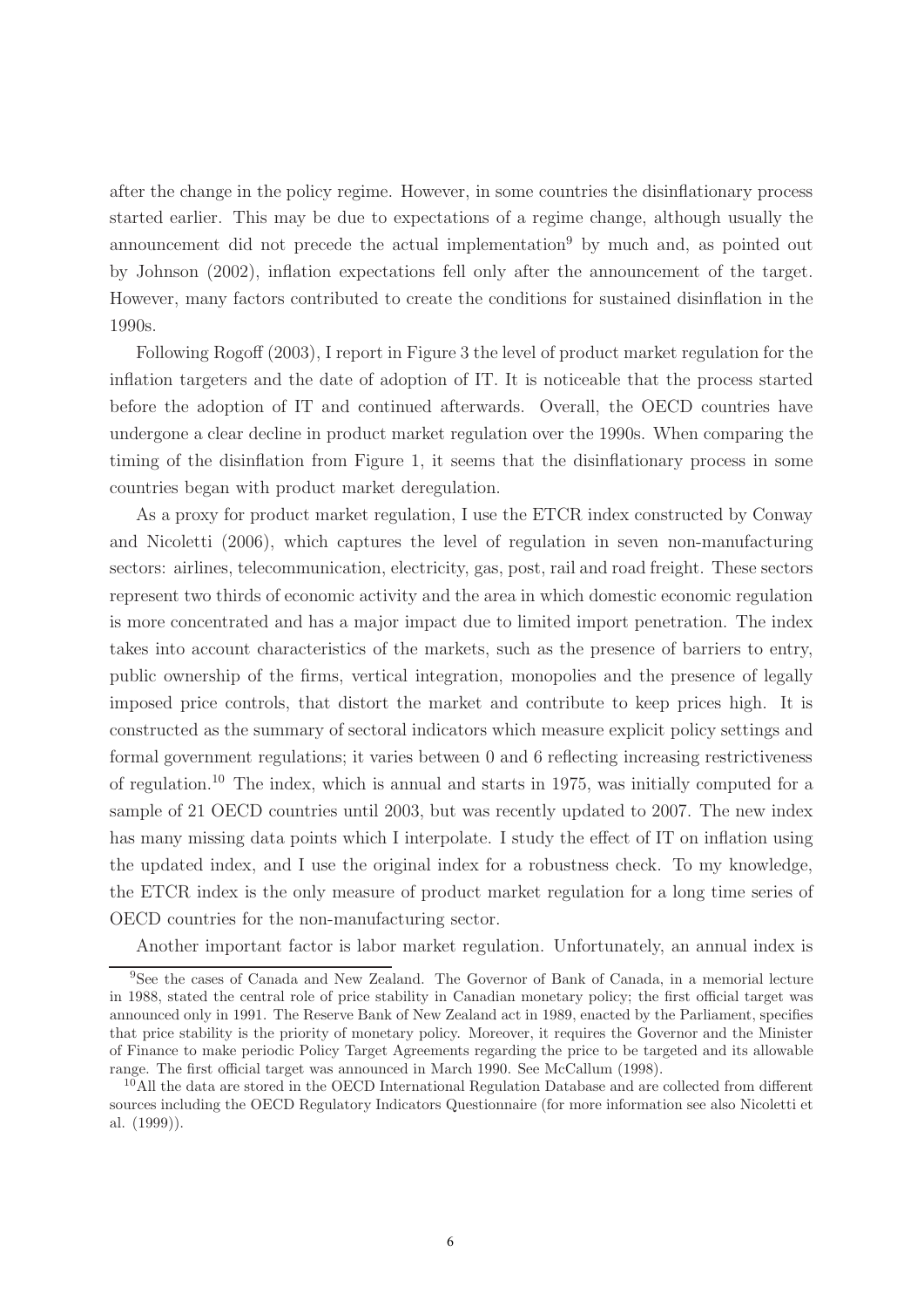not available. The OECD (2004) has published an Employment Protection Legislation (EPL) index for the late 1980s, 1990s and 2003. Fiori et al. (2007) find that there is some evidence that past product market deregulation have lead to labor market deregulation by affecting labor market policies or the power of the unions. In contrast, there is no evidence that labor market deregulation has triggered product market regulation. This suggests that it is difficult to disentangle the effect of the two reforms and that the product market deregulation index tends to capture the effect of both.

I also use the degree of openness of the economy and the index coded in Dreher (2006) and updated in Dreher et al. (2008) to proxy for the effect of globalization on competition in the manufacturing sector, which is more exposed to import penetration and faces higher competition abroad. In particular, I use the index of economic globalization which is the combination of two indexes: the actual flows (trade, foreign direct investment, portfolio investment and income payment to foreign nationals, all in percent of GDP) and an index measuring the restrictions on trade and capital (using hidden import barriers, average tariff rates, taxes on international trade (in percent of current revenue) and capital account restrictions). Dreher (2006) codes also a broader index of globalization which includes economic, political and social aspects of the phenomenon.<sup>11</sup>

Another possible factor behind the disinflation could have been tighter fiscal policy. However, Rogoff (2003) argues that improved fiscal policy played a broadly supportive, but not decisive, role in the disinflation. In fact, as observed in Gerlach et al. (2009), significant fiscal consolidation in industrialized economies occurred only after 1995. In particular, the fiscal position of the IT countries improved only after the adoption of the new regime, so it seems implausible that fiscal factors triggered the initial disinflation.

## **4 Methodology**<sup>12</sup>

I study the effect of the adoption of the IT on the inflation rate with a panel data model, which allows me to exploit both the time and cross-country variation. Following the microeconometric literature, I define the countries that adopted IT as the "treatment group" and the countries that did not as the "control group". I estimate the causal effect of the reform with a Difference-In-Difference (DID) estimation, where the subscript  $i$  refers to country and t to year:

$$
y_{it} = b_t + c_i + \beta I T_{it} + \gamma z_{it} + \epsilon_{it}
$$
\n<sup>(1)</sup>

<sup>&</sup>lt;sup>11</sup>For more details see the appendix of Dreher  $(2006)$ .

 $12$ Parts of this section are taken from Moretti (2011).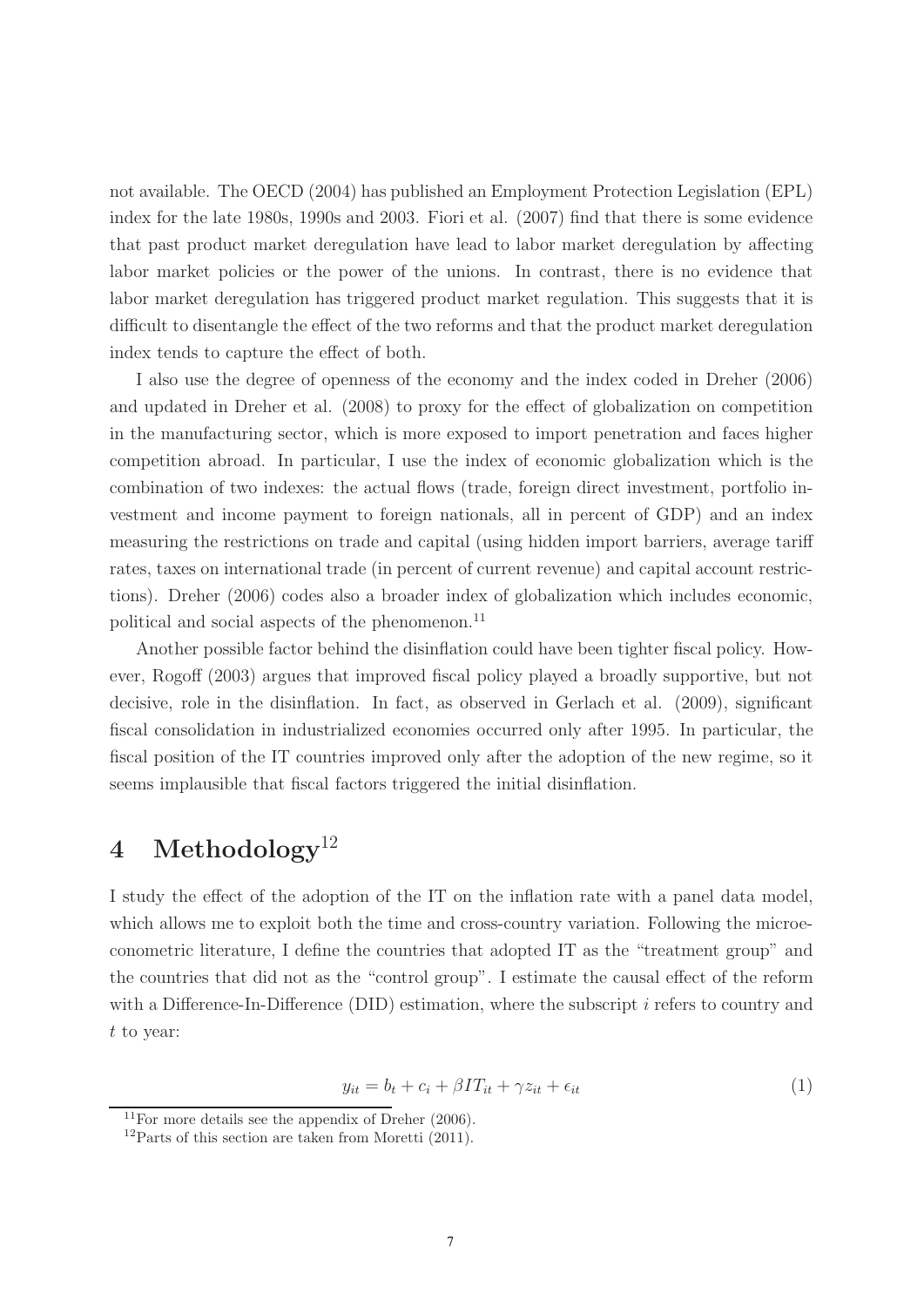where  $y_{it}$  is the inflation rate,  $b_t$  and  $c_i$  are the time and the country fixed effects. IT<sub>it</sub> is a dummy variable that takes the value of 1 in the year in which the country's central bank used IT, and 0 otherwise.  $z_{it}$  contains observable variables that change across i and t.

DID has become an increasingly popular method for the estimation of causal relationships.<sup>13</sup> However, it can lead to biased estimates of the coefficients if the treatment, the use of IT, is endogenous, and of the standard errors, if the residuals are serially correlated. I discuss these issues below.

#### **4.1 Biased parameter estimates**

In the absence of a fully randomized experiment, the identification of causal effect requires additional assumptions. As explained in Besley and Case  $(2000)^{14}$ , the identifying assumption requires that the adoption of IT is not systematically related to other factors that affect inflation. Given the impossibility of a fully randomized experiment, it is crucial that the choice of IT is not driven by systematic differences between IT and non-IT countries. Looking at the sample, it does not appear to be an underlying factor that leads some countries to adopt IT. In fact, both groups include countries that started with high levels of inflation (e.g. Greece, Italy, Portugal among the countries without IT and New Zealand among the countries with IT) and countries that suffered from speculative attacks (non-IT: Italy; IT: Finland, Sweden, United Kingdom). In fact, not all countries that started with high level of inflation rate adopted IT, nor did all countries that experienced a currency crisis switch to the new regime.

There is some research on the factors that influenced the adoption of IT. Gerlach (1999) finds that IT tends to be adopted by countries characterized by a low degree of central bank independence, a less open economy but more exposure to external shocks; however, he does not find that past inflation rates matter. On the other hand, Gonçalves and Carvalho (2008) find that countries with higher past inflation, lower debt levels and that are without an exchange rate anchor have an higher probability of adopting IT.<sup>15</sup>

To my knowledge, the only study that tackles the issue of endogeneity is Vega and Winkelried (2005). They estimate the effect of the adoption of IT on the inflation rate using propensity score matching in a cross-section of 109 countries. The sample contains 23

<sup>13</sup>See Bertrand et al. (2004) for a survey on studies using DID and their econometric issues.

<sup>14</sup>See also Giavazzi and Tabellini (2005) for a macroeconomic application.

<sup>&</sup>lt;sup>15</sup>The results may be sensitive to the sample used. While Gerlach (1999) uses a sample of 22 OECD countries, Gonçalves and Carvalho (2008) use a sample of 30 OECD countries and classify Switzerland as an inflation targeter. Moreover, as pointed out in Mishkin and Schmidt-Hebbel (2001), the adoption of IT, while having certain exogenous structural features, requires countries to eschew other nominal targets, to improve macro performance (the reduction of the inflation rate and the tightening of the fiscal stance) and the strengthening of central bank independence.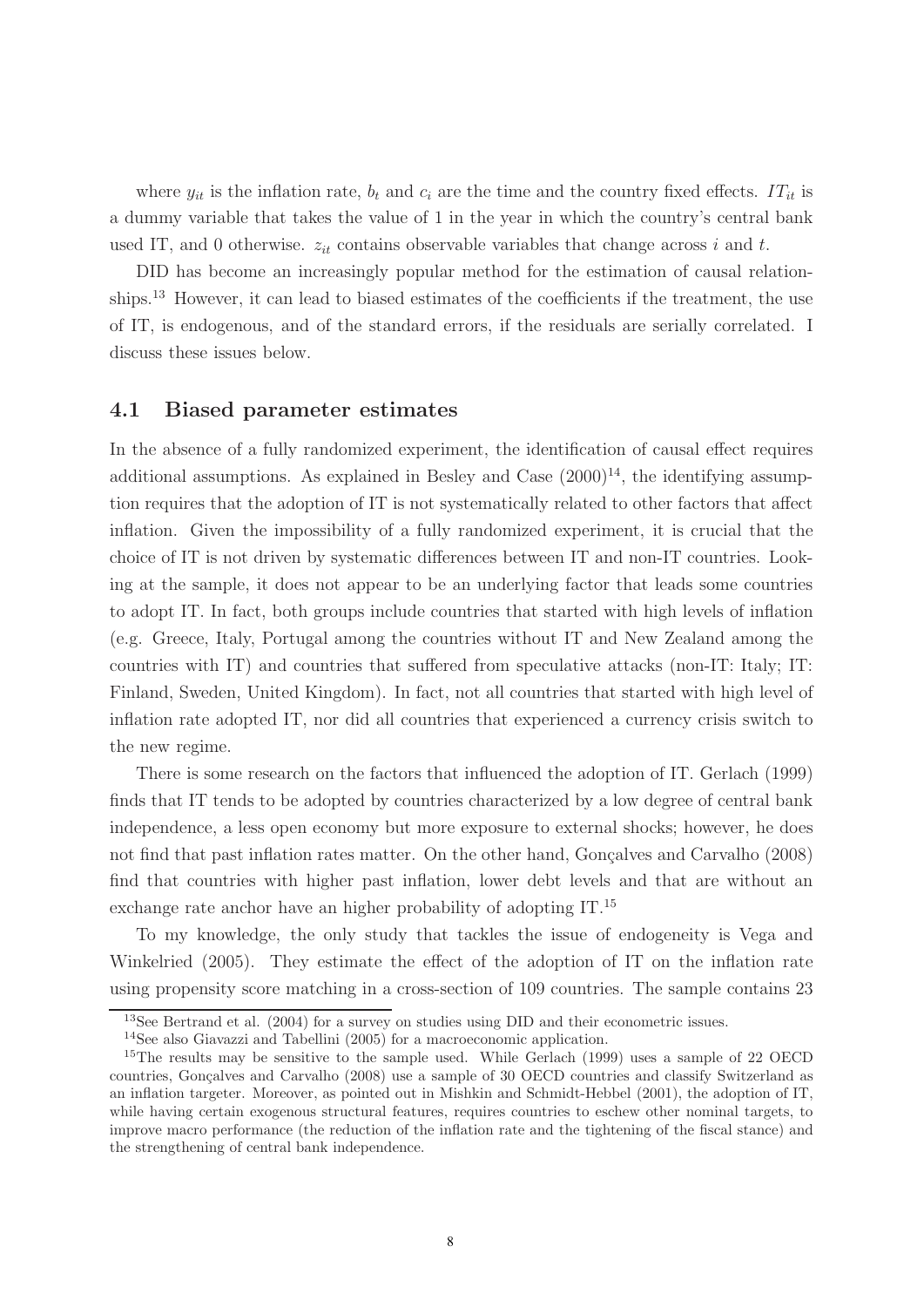inflation targeters and 86 controls, and comprises both industrialized and emerging markets economies. However this methodology has also problems. Since different countries adopted the IT regime at different point in times, collapsing the data in pre and post adoption periods is problematic and leads to the comparison of inflation performance from slightly different time periods.<sup>16</sup> Other methodologies proposed to overcome the endogeneity issue are usually based on cross-sectional data.<sup>17</sup> As suggested in Besley and Case  $(2000)$ , a solution is to include in the regression any variable that potentially influence not only the policy decision but also the outcome. In this study I control for, aside from country and year fixed effects, the deficit-to-GDP ratio, the degree of globalization and, in particular, for product market deregulation, as possible factors that contributed to the disinflation.

#### **4.2 Biased standard errors**

Even when excluding any bias in the estimation of the parameters, there is still a potential bias of the standard errors. Bertrand et al. (2004) point out that most papers use DID to analyze long time series of serially correlated outcomes with persistent treatments. These factors reinforce each other and they might lead to a severe underestimate of the standard errors of the estimated parameters. This study is not immune to this issue since I use time series of yearly data for inflation, which is autocorrelated, and a persistent treatment, since the decision to adopt IT is rarely reversed (only Spain and Finland did so in this sample).

Bertrand et al. (2004) argue that there are two viable solutions to this problem. The first method is to ignore the time series information and to average the data before and after the intervention and run regression (1) in a panel of length 2. However, this solution can be applied only if IT is adopted at the same time, otherwise the "before" and "after" are not the same between the treated and they are not defined for the controls. Needless to say, this is not the case in this study. The second method is to use an arbitrary Variance-Covariance Matrix, a generalized White-like formula, to compute the standard errors.

It should be noted that the inclusion of a lagged dependent variable on the right-hand side is not a solution because it is well known that it leads to biased estimates in the presence of fixed effects and when the time dimension is small.<sup>18</sup>

<sup>18</sup>See Nickell (1981), Judson and Owen (1999) and Phillips and Sul (2007). Judson and Owen (1999) show

<sup>&</sup>lt;sup>16</sup>For inflation targeters: average of variables of 5 years prior and after the adoption, while for the control group: either 1990-2004, or the 5 years before 1996 or 1998 depending on the specification.

<sup>&</sup>lt;sup>17</sup>Abadie (2005) suggest a semiparametric methodology using the "propensity score", the probability of complying with the treatment. However, he suggests the use of pre-determined observable variables in order to estimate the propensity score, a characteristic that might not fit well in a macro economic context. Besley and Case (2000) propose to take account of the endogeneity of policy decisions using political economy instruments, such as women's political involvement in the adoption of health and family related issues. However, this might be difficult to implement in this context.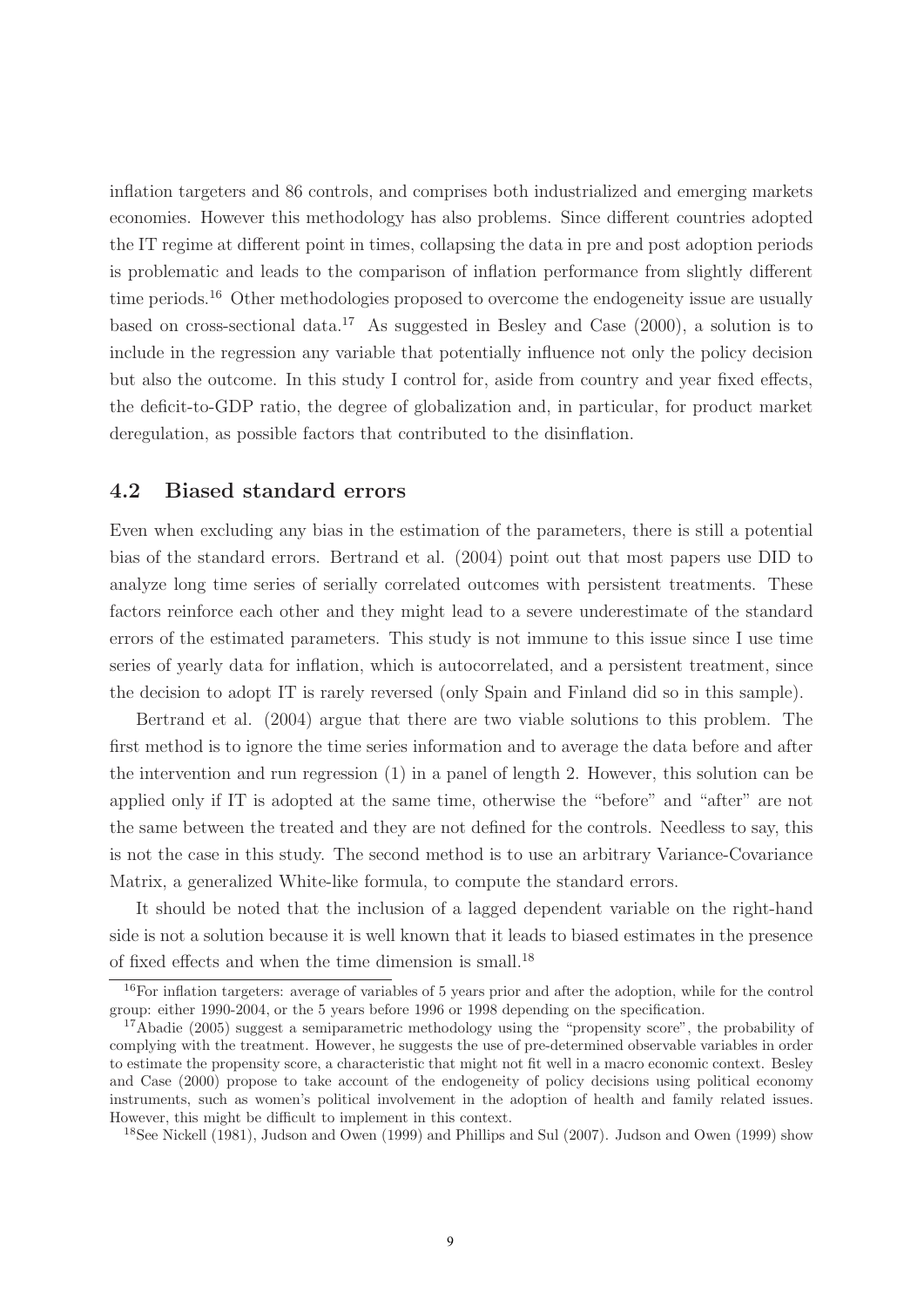Hansen (2007), on the other hand, proposes a FGLS-based estimator that improves on the suggestions by Bertrand et al. (2004), and which delivers accurate and powerful inference in the presence of the "clustering problem" and the "autocorrelation problem".<sup>19</sup> Hansen's procedure aims at reducing the bias in the estimation of the standard errors in the presence of autocorrelated residuals. In fact, given the model in equation (1), let  $\tilde{\epsilon}_{it}$  be the residuals from the estimation. Suppose that the variance-covariance matrix,  $\Omega = \Omega(\alpha)$ , is characterized by a finite dimensional parameter  $\alpha$ . If so, an obvious approach would be to use the fitted residuals  $\tilde{\epsilon}_{it}$  to get an estimate of  $\alpha$ . However, in a fixed effect model, the residuals do not behave like the underlying errors, but like the difference between these errors and their within-group means  $(\tilde{\epsilon}_{it} \approx \epsilon_{it} - \bar{\epsilon}_{i}, \text{ where } \bar{\epsilon}_{i} = (1/T) \sum_{t=1}^{T} \epsilon_{it}).$  This behavior alters the correlation structure of the residuals when T is small, and results in the inconsistency of conventional estimators, which fail to account for this difference. Intuitively this bias is introduced by the subtraction of the group means from the data to eliminate the fixed effects which alters the variance structure of the data when the time dimension is short. As a result, conventional estimators of the parameters of the underlying time series model that fail to account for this distortion of the variance structure will be biased. To alleviate this issue, Hansen (2007, section 3) proposes a bias correction for the coefficient of the  $AR(p)$ model for the residuals simply by removing an estimate of this bias from the OLS estimator.

In this study I adapt Hansen's bias correction procedure to the data of interest, and I model the residuals as an  $AR(2)$  process.<sup>20</sup>

### **5 Empirical Results**

I estimate the following equation:

$$
\pi_{it} = b_t + c_i + \beta I T_{it} + \gamma x_{it} + \delta z_{it} + \varepsilon_{it}
$$
\n<sup>(2)</sup>

where  $\pi_{it}$  is the annual inflation rate,  $IT_{it}$  is the IT reform dummy that is equal to 1 from the year in which a country employed the IT regime<sup>21</sup> and zero otherwise,  $x_{it}$  is the

that even with a time dimension as large as 30, the bias may be equal to as much as 20% of the true value of the coefficient of interest.

<sup>&</sup>lt;sup>19</sup>Where the "clustering problem" is caused by the presence of a common unobserved random shock at the group level that leads to a correlation between all the observations within each group, and which does not arise in the present analysis since I use only group level data. The "autocorrelation problem", instead, arises if the groups are followed over time and the group level shocks are serially correlated, and it might be severe in this context since I use monthly data of an highly correlated variable. Neglecting these correlation will bias conventional least squares standard errors.

<sup>20</sup>I verify that there is no residual autocorrelation in the residuals.

<sup>&</sup>lt;sup>21</sup>In constructing the data, I classify a central bank as using IT in a given year if it has operated the regime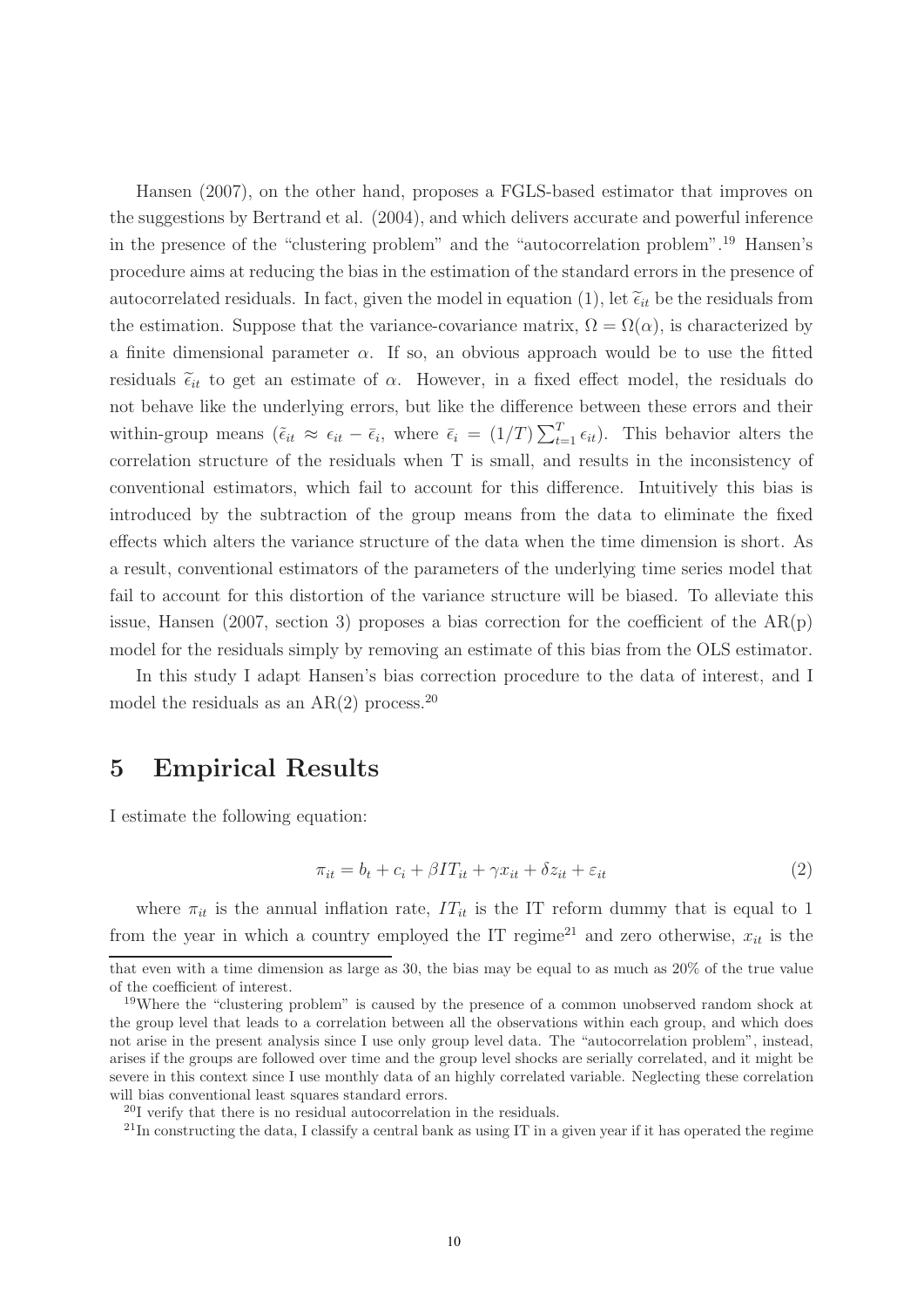regulation index and  $z_{it}$  is a set of control variables.  $b_t$  and  $c_i$  are the time and country fixed effects, respectively.

Following the preliminary analysis and the literature on global disinflation, the control variables included in the regression are: the government deficit as a percentage of  $GDP<sup>22</sup>$ , in order to account for a possible effect of changes in fiscal policy; the economic globalization index coded by Dreher (2006) and Dreher et al.  $(2008)^{23}$ ; and a dummy variable that accounts for the duration of currency crises.<sup>24</sup> The reason for including this last variable is that several countries switched to IT after a currency crises (e.g. Finland, Sweden, United Kingdom). Thus it is necessary to control for possible spikes in the inflation rate due to the crisis. In addition to these controls, all the regressions are estimated with country fixed effects, that account for other systematic differences across countries, and time fixed effects, that account for common shocks to the inflation rate.

Among the regressors, particular attention is paid to the role of product market deregulation for which I use either the level of regulation (ETCR), or its change ( $\Delta ETCR$ ).

Results for the sample 1985-2007 are reported in Table 2. In the first column I use only the IT dummy; in the second column I use only the level of product market regulation  $(ETCR)$ ; then include both the IT dummy and ETCR in the third column. The results show that both policies had an important effect in the reduction of the inflation rate. The effect of the adoption of IT is large and statistically significant, leading to a decrease in the inflation rate of over one percentage point depending on the control used for regulation. The effect of regulation is also large and statistically significant: an higher level of the ETCR index (that is, more regulation) is associated with higher inflation (second column), while, a one point increase in the ETCR index leads to an increase in the inflation rate of over 0.65 percentage point in the inflation rate (fourth column).

Furthermore, the Globalization variable has a negative sign as expected when the IT dummy is on its own or together with ΔETCR, implying that countries that are more open tend to have lower inflation. However, when ETCR is used Globalization is positive and significant which is surprising. The sign of the *Deficit ratio* variable is always negative even though the coefficient is very small, casting doubt on role of improved fiscal policy in the disinflationary process.

Table 5 reports the results for the sample 1985-2003, using the regulation index before

for at least six months.

<sup>22</sup>The data come from IFS and OECD.

<sup>23</sup>I also estimate the same regression using openness to trade, defined as the sum of import and export as a percentage of GDP, which has a positive rather than negative sign as expected, while the other coefficients of interests have similar results. In the interest of brevity, these estimates are not reported.

<sup>&</sup>lt;sup>24</sup>Source is Ghosh, Gulde and Wolf dataset which is available only till 1999, but which I have updated till 2007.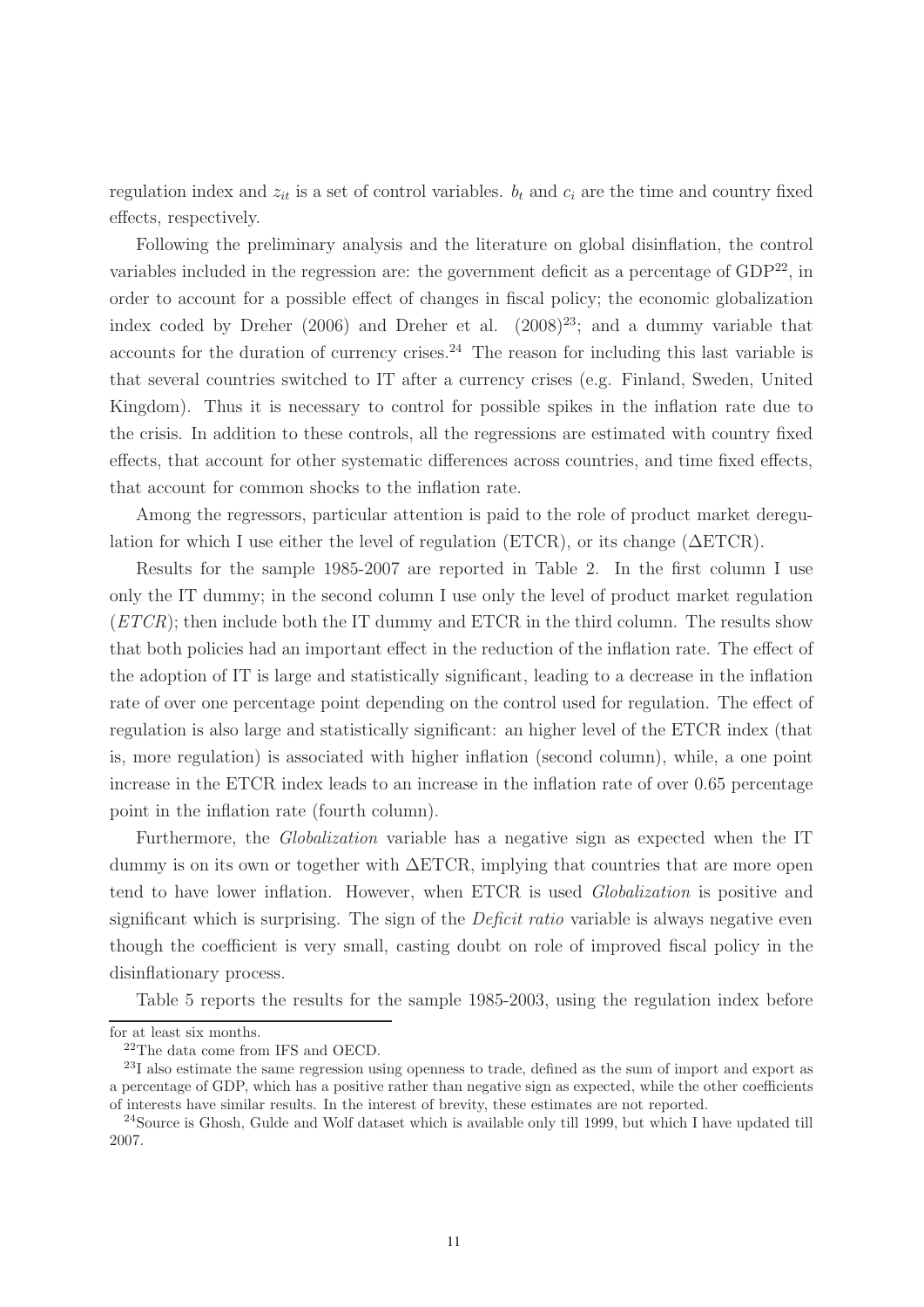the update, and Table 6 for the sub-sample 1989-2007. It is worth noticing that the effect of deregulation reforms  $(\Delta ETCR)$  is larger in the 1985-2003 sample while it is not significant in the sample 1989-2007, signaling the possible initial contribution of deregulation in the disinflationary process. However, the effect of the level of regulation  $(ETCR)$  is statistically significant in both samples, even though it is larger in the 1985-2003 one. The effect of IT is instead smaller in the sample 1985-2003 and larger in the sample 1989-2007 showing the more persistent effect of IT in reducing inflation.

I, then, analyze whether the effect of product market deregulation differed between the countries that adopted IT and those that did not. Table 3 reports the estimates distinguishing the effect of regulation and deregulation between countries that adopted IT at some point in time and those that never did. I find that the effect on inflation of the level of regulation is almost half for the non-inflation targeters, 0.810 rather then 1.641 (see the first column), while the change in regulation has a ten-times smaller effect and it is statistically significant only at the 10% level, 0.167 rather than 1.686 (see the third column). This provides evidence that deregulation played a more important role in the disinflationary process in IT countries.

In Table 4 the results are reported distinguishing the effect of regulation and deregulation between IT countries, before and after the adoption, and for non-IT countries. The effect of the level of regulation is larger in the IT countries, both before and after the adoption, than non-IT countries. Moreover, the effect of deregulation reforms  $(\Delta ETCR)$  is larger before the adoption and statistically significant in both cases. It is small and statistically significant at only 10% level for countries that did not adopt IT. These results show that both IT and product market deregulation helped reducing inflation. There is also evidence of a reinforcing effect of the two reforms with deregulation being more effective in IT countries than in non IT countries. Moreover, when ΔETCR is used the results suggest that deregulation had a larger impact on inflation before the adoption of IT.

### **6 The Model**

#### **6.1 The Phillips Curve**

The empirical analysis shows that IT was successful in reducing inflation but also that the deregulation in the product market played a role. For this reason it is important to take deregulations into account when analyzing the inflation dynamics. Moreover, the effect of deregulation was particularly relevant at the beginning of the disinflation process and there is also some evidence of mutually reinforcing effect of the two sets of reforms.

Next, I propose an extension of the basic New Keynesian model with time-varying elas-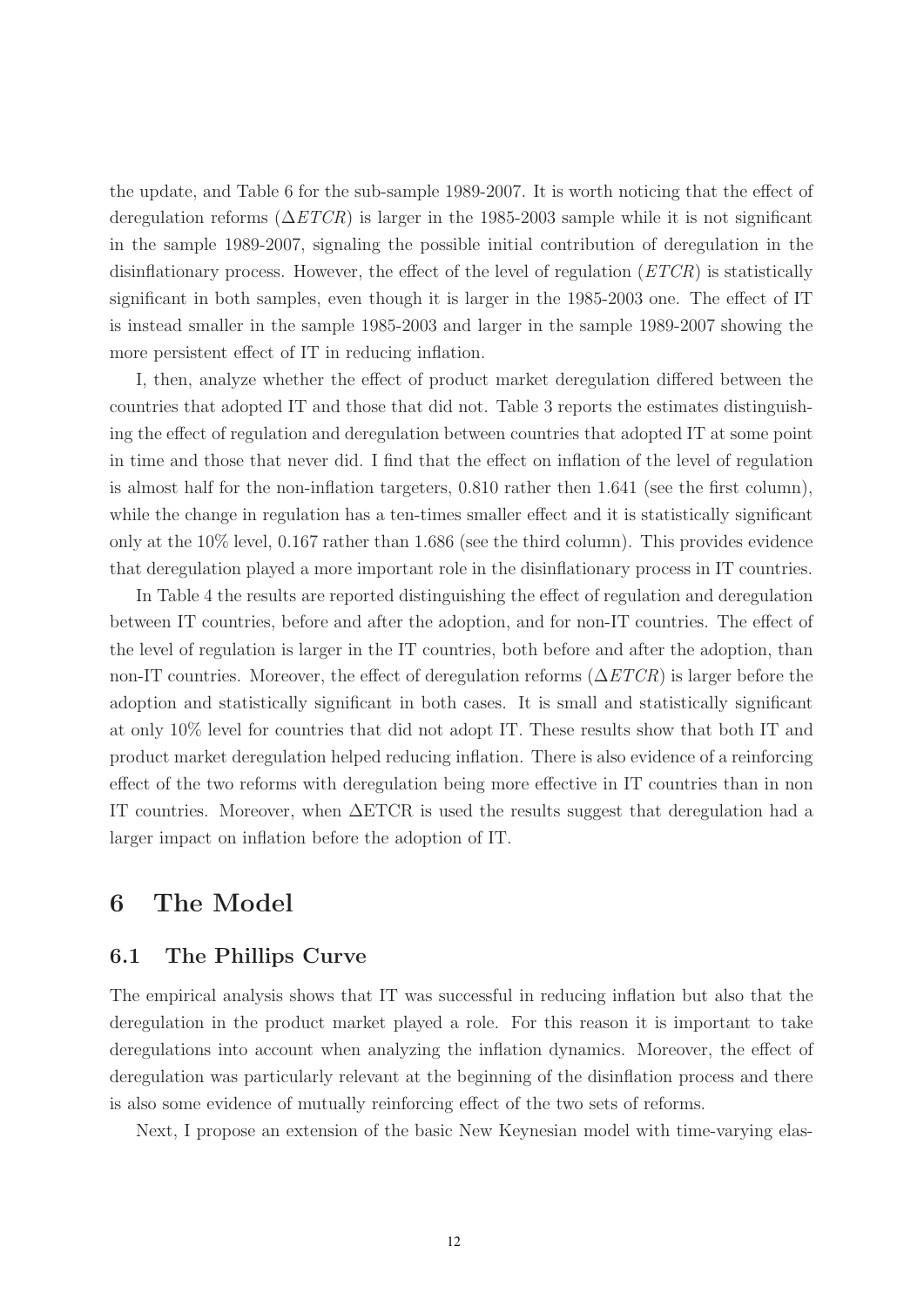ticity of substitution between goods. This allows me to analyze both the role of deregulation in the reduction of inflation and to rationalize the timing of disinflation observed in the data. I take from Blanchard and Giavazzi (2003) the idea of proxing product market regulation with the elasticity of substitution between goods. In their paper, the elasticity of substitution depends on product market regulation through two channels. The first is the number of firms, which ultimately depends on the entry cost. The second is a generic taste parameter, an increase of which can be viewed indicating a higher substitutability between goods due to policies such as a reduction in trading barriers. I assume, consistent with the data, that the elasticity of substitution is not stochastic as in Steinsson (2003) (a way to introduce cost push shocks), but it grows at a given rate during the reform period, to remain constant at a higher level thereafter. In fact, the regulation index decreased in all OECD countries, but in particular in the IT countries, before the adoption of the new regime.

I derive the New Keynesian Phillips curve in an environment of monopolistically competitive firms, with staggered price setting à la Calvo, where a fraction  $(1 - \omega)$  of firms are allowed to reset their prices every period. Each firm j produces a differentiated product and faces the standard demand function:

$$
c_{jt} = \left(\frac{p_{jt}}{P_t}\right)^{-\theta_t} C_t \tag{3}
$$

where  $p_{jt}$  and  $c_{jt}$  are the nominal price and output of the good j and  $P_t$  and  $C_t$  the corresponding aggregate values. The only difference with the standard framework is that the elasticity of substitution  $\theta_t$  is assumed to vary over time instead of being fixed. The price  $p_{it}$  is set by the firms to maximize the future stream of profit, which takes also into account the probability of adjusting the price in the future periods. Thus:

$$
p_{jt}^{*} = \arg \max_{p_{jt}} \mathbf{E}_{t} \sum_{i=0}^{\infty} \omega^{i} \Delta_{i,t+i} \left(\frac{p_{jt}}{P_t} - \varphi_{t+i}\right) c_{jt+i}
$$

where  $\Delta_{i,t+i}$  is the stochastic discount factor, equal to  $\beta^{i}(C_{t+i}/C_{t})^{-\sigma}$ , and  $\varphi_{t+i}$  the real marginal cost. Since all firms that adjust the price in time  $t$  have the same objective function, they will all choose the same price  $p_t^*$ . Substituting the demand function (3) into the objective function and solving the first order conditions of the optimization problem results in the following expression for the optimal price of the forward looking firms:

$$
\frac{p_t^*}{P_t} = \frac{\mathcal{E}_t \sum_{i=0}^{\infty} (\omega \beta)^i C_{t+i}^{1-\sigma} \varphi_{t+i} \theta_t \left(\frac{p_{t+1}}{P_t}\right)^{\theta_t}}{\mathcal{E}_t \sum_{i=0}^{\infty} (\omega \beta)^i C_{t+i}^{1-\sigma} (\theta_t - 1) \left(\frac{p_{t+1}}{P_t}\right)^{\theta_t - 1}}
$$
(4)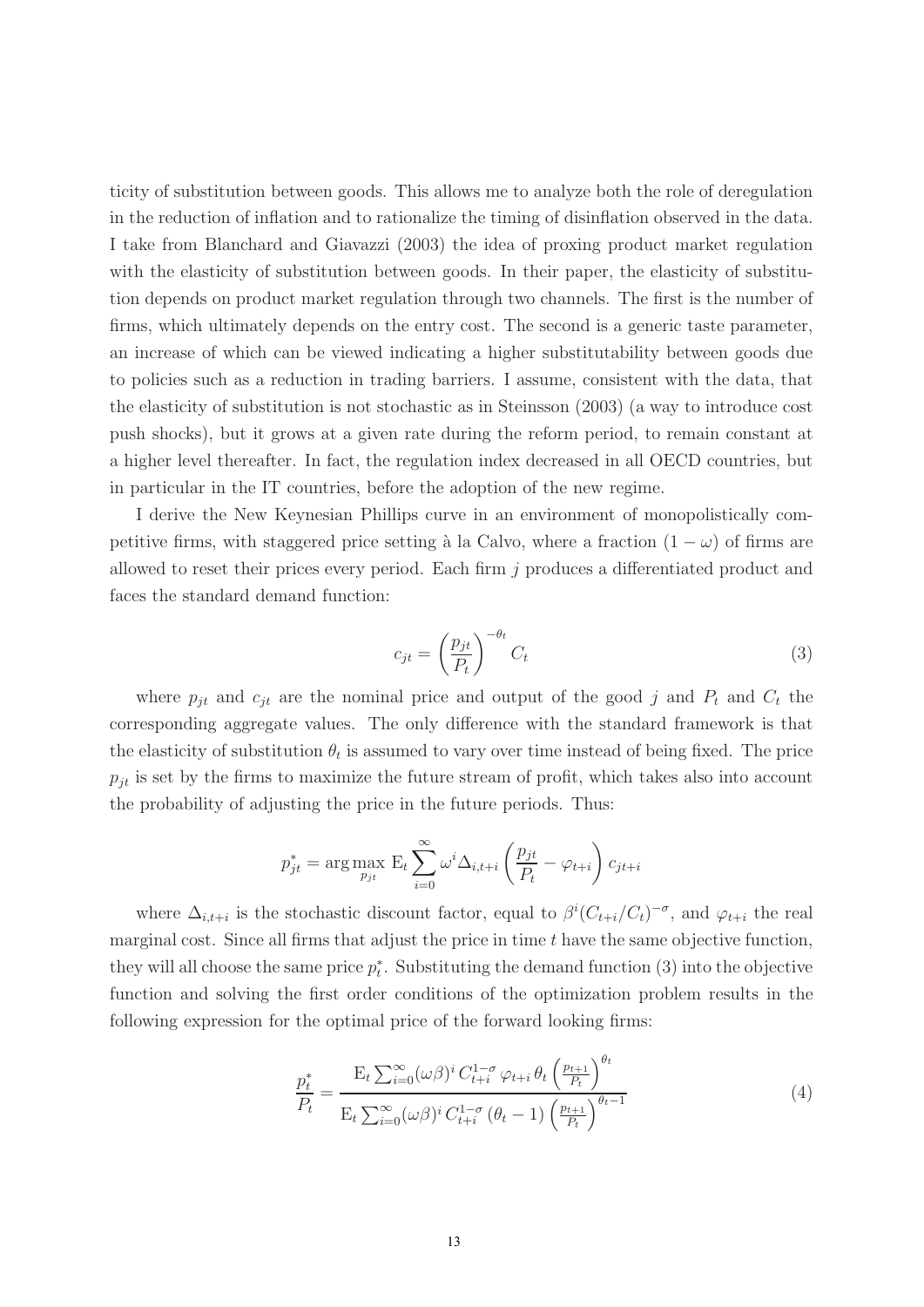Loglinearizing equation (4) around the steady state yields

$$
\hat{p}_t^* = (1 - \omega \beta) E_t \left[ \sum_{i=0}^{\infty} (\omega \beta)^i \left( \hat{\varphi}_{t+i} + \hat{p}_{t+i} - \frac{1}{(\bar{\theta} - 1)^2} \hat{\theta}_{t+i} \right) \right]
$$

or

$$
\hat{p}_t^* = (1 - \omega\beta) \left( \kappa \hat{x}_t + \hat{p}_t - \frac{1}{(\bar{\theta} - 1)^2} \hat{\theta}_t \right)
$$
\n(5)

where  $\bar{\theta}$  is the steady state level of  $\theta_t$ . In order to write equation (5) in terms of the output gap  $x_t$ , I use the relationship  $\varphi_t = \kappa x_t$ . Using the expression for the price index and recalling that only a fraction  $1 - \omega$  of the firms adjust the price in period t, I obtain the following expression:

$$
\hat{p}_t^* - \hat{p}_t = \frac{\omega}{1 - \omega} \pi_t \tag{6}
$$

where the inflation rate  $\pi_t = \hat{p}_t - \hat{p}_{t-1}$ . Substituting the optimal price rule in equation (5) into equation (6), after some manipulation, I obtain a version of the New Keynesian Phillips curve that explicitly takes into account the time-varying elasticity of substitution (hats are omitted):

$$
\pi_t = \lambda x_t - \gamma \theta_t + \beta E_t \pi_{t+1}
$$

where:

$$
\lambda = \frac{(1 - \omega)(1 - \omega \beta)}{\omega} \kappa
$$

$$
\gamma = \frac{(1 - \omega)(1 - \omega \beta)}{\omega(\bar{\theta} - 1)^2}
$$

Instead of including in the model an IS equation and an interest rate rule, I follow Mankiw and Reis (2002) and keep the specification as simple as possible, modeling the demand side as  $m = p + y$ , where m is the nominal GDP. This can be viewed as a quantity-theory approach to aggregate demand, where  $m$  is interpreted as the money supply with constant log velocity. Alternatively, m can be viewed more broadly as the incorporating the any other variables that shift aggregate demand. By simplifying the demand side, I can focus better on the link between deregulation and inflation.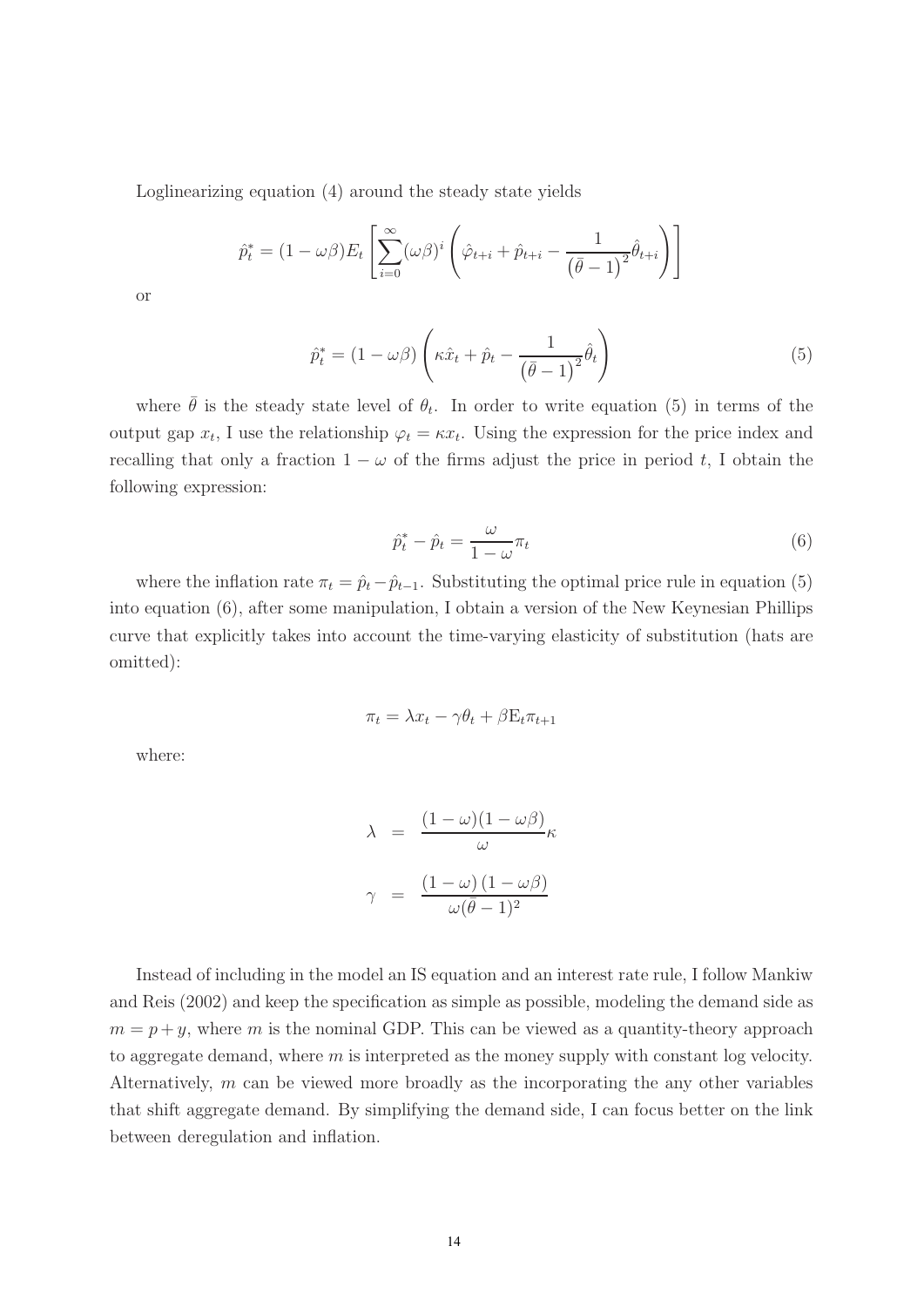#### **6.2 Simulation**

Despite the fact that my data are yearly, I simulate the model for quarterly data to produce results that are easier to interpret in the light of the existing literature. Following Steinsson (2003), I set the elasticity of substitution equal to 5. Following Gali and Gertler (1999), I set the output elasticity of marginal cost  $\kappa$  to 2. I also set  $\beta$  to 0.95. I assume that the elasticity of substitution  $\theta$  grows at a rate of 0.025 per year for 5 years (between period 30 to 50), and remains constant afterwards. I also assume that the initial inflation rate is 1.5% and that money growth is constant. However, two years after the beginning of deregulation (period 38), a disinflationary policy of constant money supply is implemented to bring inflation to zero. The results of the simulation for the inflation rate are summarized in Figure 4.

The effect of the monetary policy alone, as shown in the upper left panel of the figure, is to immediately bring inflation to zero. This pattern depends on the purely forward looking nature of the New Keynesian Phillips curve. The effect of deregulation alone, with no change in monetary policy, is a decrease of the inflation rate only in the period of deregulation. As shown in the upper right panel of Figure 4, when the elasticity of substitution stabilizes at the higher level, the inflation rate returns to the previous level. When both reforms are considered, the timing of the disinflation resembles that observed in the data: an initial decrease in the inflation rate due to the effect of deregulation and then the permanent effect due to disinflationary monetary policy.

The simulation thus show that deregulation, modeled as an increase in the elasticity of substitution, leads to a temporary decrease in the inflation rate during the deregulation period, even without a change in monetary policy. This suggests that the permanent decline in the inflation observed in the data was due to the change in the monetary policy framework.

### **7 Conclusion**

A number of authors have studied the impact of the adoption of IT on inflation, reaching conflicting results. One potential reason is that, around the time IT was adopted, a number of countries also experienced important product market deregulation. Including product market deregulation explicitly into the analysis is helpful for two reason. First, it permits an analysis of the relative importance of IT and product market deregulation in the disinflation period. Second, by improving the fit of the regression and reducing the error variance, it makes it possible to obtain more precise estimates of the effect of IT on inflation.

I estimate the model using a DID panel. Since the dependent variable, the rate of inflation, is highly autocorrelated and the treatment, the IT dummy, is persistent, I correct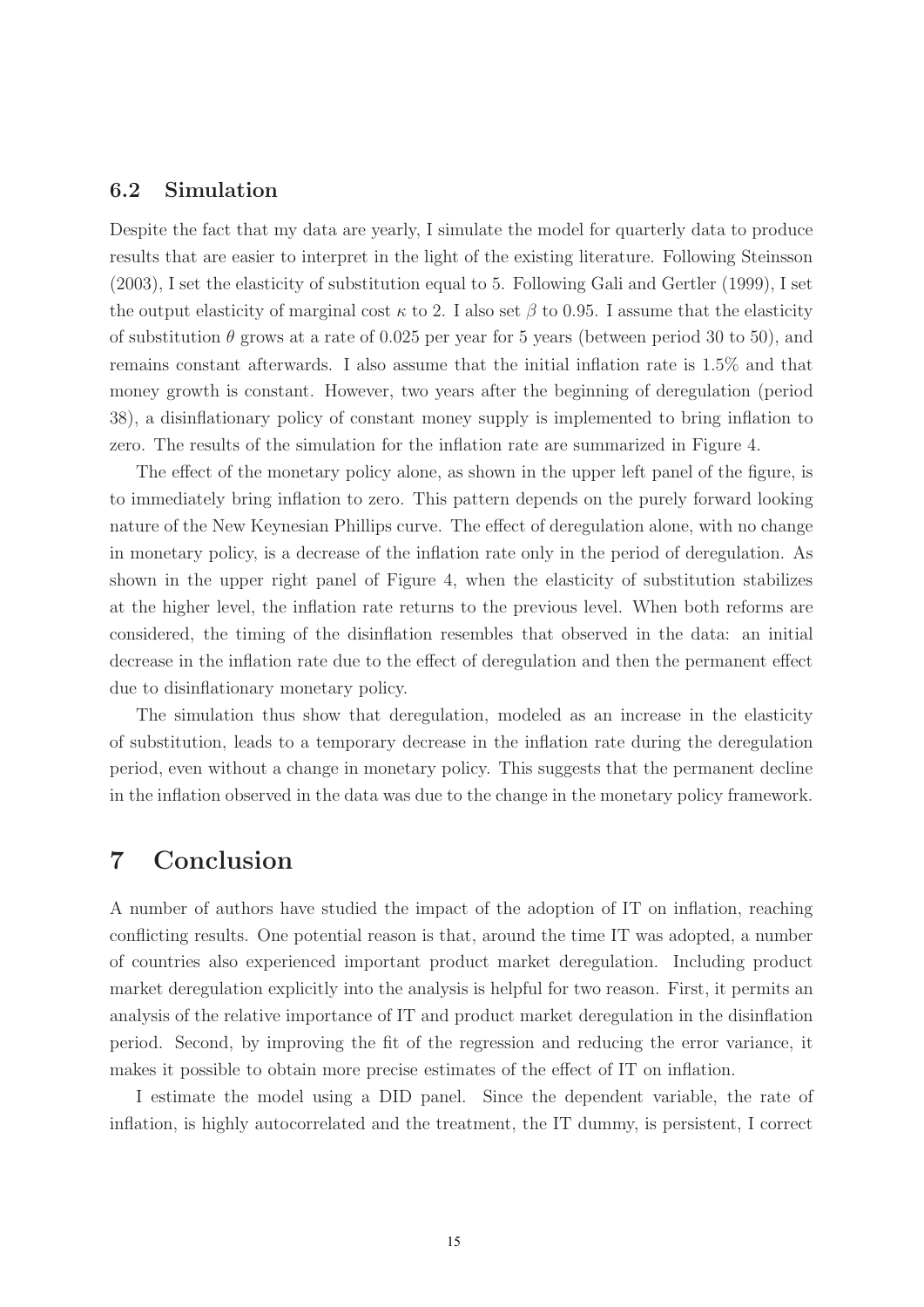the bias in the standard errors with the methodology proposed by Hansen (2007). The main empirical finding is that both IT and product market deregulation played a role in the disinflation process, as one might have expected. Furthermore, product market deregulation (measured as the change in the ETCR index) was associated with a sharper fall of inflation in IT countries, in particular before the adoption of IT.

I also study a simple New Keynesian model to understand better how product market deregulation may have impacted on inflation. Following Blanchard and Giavazzi (2003), I model product market deregulation as time varying elasticity of substitution between goods and I derive a New Keynesian Phillips curve. The effect of deregulation leads to a temporary decrease in the inflation rate, while permanent disinflation is achieved only with monetary policy.

This paper shows the importance of the regime of IT in reducing inflation, but also finds a relevant contribution of product market deregulation. While the improvements in monetary policy institutions and practice still remain the major factor in the disinflationary process of the 1990s, non-monetary factors, such as product market deregulation, contributed to the achievement of low inflation.

### **References**

**Abadie, Alberto,** 2005, "Semiparametric Difference-in-Difference Estimators", Review of Economic Studies, 72(1): 1-19.

**Amable, Bruno, Lilas Demmou and Donatella Gatti,** 2006, "Institutions, unemployment and inactivity in the OECD countries." PSE Working Paper No. 2006-16.

**Amable, Bruno and Donatella Gatti,** 2001, "The Impact of Product Market Competition on Employment and Wages." IZA Discussion Paper No. 276.

**Ball, Laurence and Niamh Sheridan,** 2003, "Does Inflation Targeting Matter?", IMF WP/03/129, reprinted in The Inflation Targeting Debate, edited by B.S. Bernanke and M. Woodford. University of Chicago Press for the National Bureau of Economic Research.

**Bassanini, Andrea and Romain Duval,** 2006, "Employment Patterns in OECD Countries: Reassessing the Role of Policies and Institutions." OECD Economics Department Working Papers No. 486.

**Batini, Nicoletta and Dougas Laxton,** 2006, "Under what Conditions Can Inflation Targeting Be Adopted? The Experience of Emerging Markets." Central Bank of Chile WP No. 206.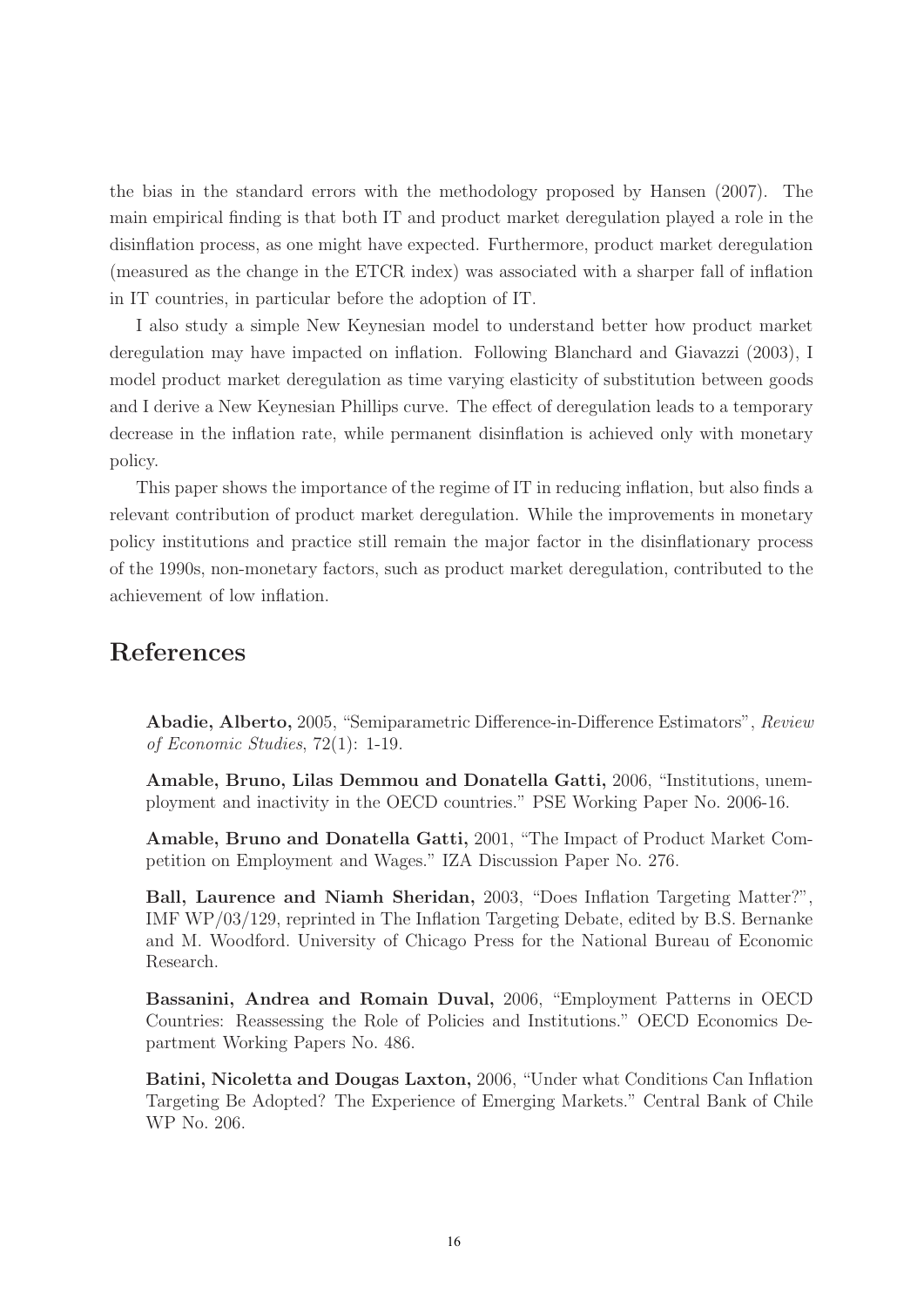**Beger, Helge and Stephan Danninger,** 2006, "The Employment Effects of Labor and Product Markets Deregulation and their Implications for Structural Reform." CE-Sifo Working Paper No. 1709.

**Bernanke, Ben S., Thomas Laubach, Fredrich S. Mishkin and Adam P. Posen,** 1999, Inflation Targeting: Lessons from the International Experience. Princeton: Princeton University Press.

**Bernanke, Ben S. and Micheal Woodford,** 2005, The Inflation Targeting Debate, University of Chigago Press for the National Bureau of Economic Research.

**Bertrand, Marianne, Esther Duflo and Sendhil Mullainathan,** 2004, "How much should we trust Difference-in-Difference estimates?" Quarterly Journal of Economics, 119(1): 249-275.

**Blanchard, Olivier and Francesco Giavazzi,** 2003, "Macroeconomic Effects of Regulations and Deregulation in Goods and Labor Markets." Quarterly Journal of Economics, 118(3): 879-907.

**Boeri, Tito, Giuseppe Nicoletti and Stefano Scarpetta,** 2000, "Regulation and Labour Market Performance." CEPR Discussion Paper No. 2420.

**Borio, Claudio and Andrew Filardo,** 2007, "Globalization and inflation: New crosscountry evidence on the global determinants of domestic inflation." Bank for International Settlements Working Paper No. 227.

**Carare, Alin and Mark R. Stone,** 2003, "Inflation Targeting Regimes." European Economic Review, 50(5): 1297-1315.

**Ciccarelli, Matteo and Benoit Mojon,** 2010, "Global Inflation." Review of Economics and Statistics, 92 (3): 524-535.

**Cobham, David, Øyvind Eitrheim, Stefan Gerlach and Jan F. Qvigstad,** 2010, Twenty Years of Inflation Targeting. Lessons Learned and Future Prospects. Cambridge, UK: Cambridge University Press.

**Conway, Paul and Giuseppe Nicoletti,** 2006, "Product market regulation in nonmanufacturing sectors in OECD countries: measurement and highlights." OECD Economics Department Working Paper.

**Corbo, Vittorio, Oscar Landerretche and Klaus Schmidt-Hebbel,** 2001, "Assessing inflation targeting after a decade of world experience." International Journal of Finance and Economics, 6(4): 343-368.

**Corbo, Vittorio, Oscar Landerretche and Klaus Schmidt-Hebbel,** 2002, "Does inflation targeting make a difference?" in N. Loayza and R. Soto (eds.). Inflation Targeting: Design, Performance, Challenges. Santiago: Banco Central de Chile.

**Debelle, Guy,** 1997, "Inflation Targeting in Practice." IMF Working Paper No. 97/35.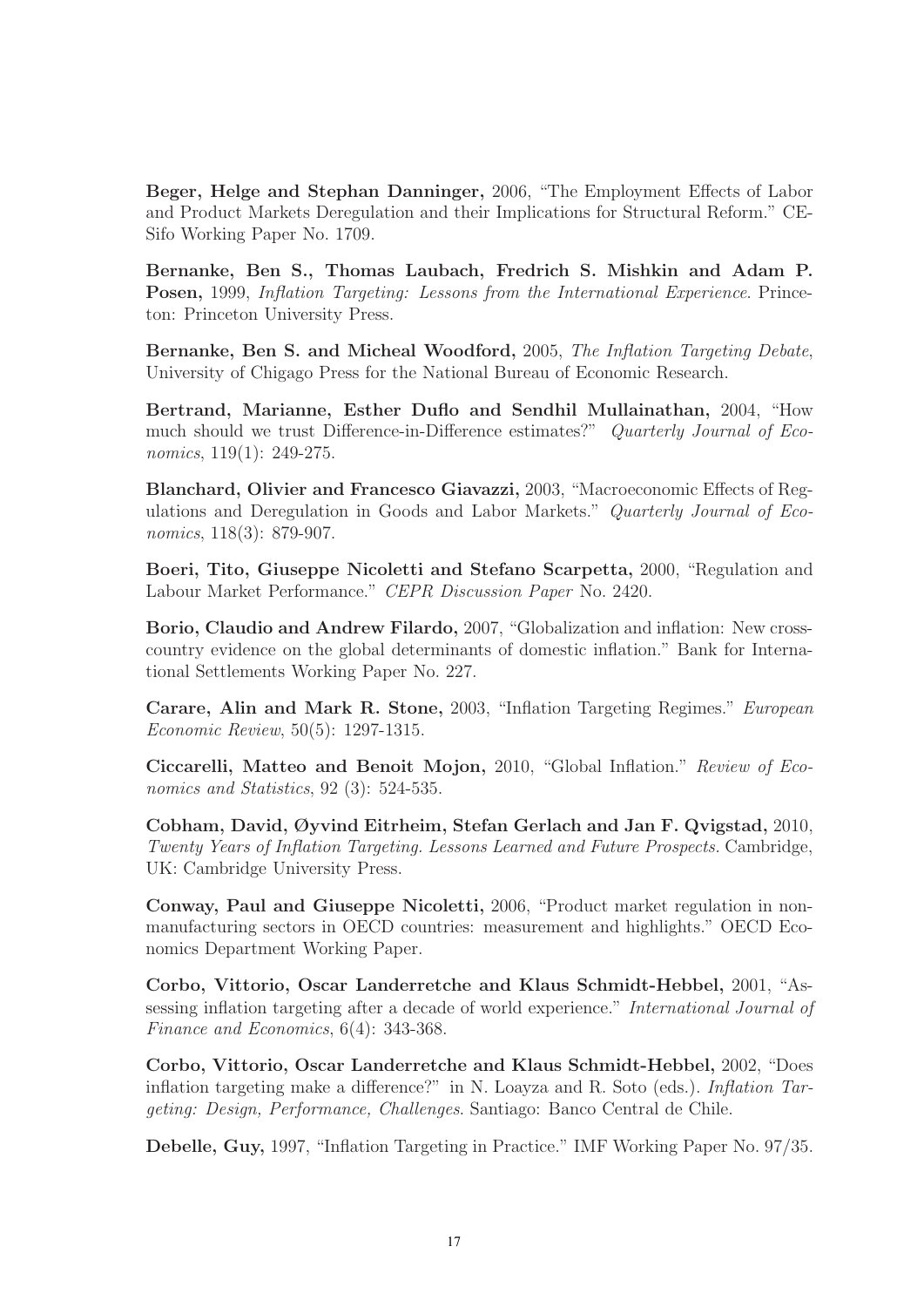**Debelle, Guy, Paul R. Masson, Miguel Savastano and Sunil Sharma,** 1998, Inflation Targeting as a Framework for Monetary Policy. IMF Economic Issues No. 15.

**Dreher, Axel,** 2006, "Does Globalization Affect Growth? Evidence from a new Index of Globalization." Applied Economics, 38(10): 1091-1110.

**Dreher, Axel, Noel Gaston and Pim Martens,** 2008, Measuring Globalization Gauging its Consequences. New York: Springer.

**Ebell, Monique and Christian Haefke,** 2003, "Product Market Deregulation and Labor Market Outcomes." IZA Discussion Paper No. 957.

**Fiori, Giuseppe, Giuseppe Nicoletti, Stefano Scarpetta and Fabio Schiantarelli,** 2007, "Employment Outcomes and the Interaction Between Product and Labor Market Deregulation: Are They Substitutes or Complements?" IZA Discussion Paper No. 2770.

**Gali, Jordi and Mark Gertler,** 1999, "Inflation Dynamics: a Structural Econometric Analysis." *Journal of Monetary Economics*, 44(2): 195-222.

**Gerlach, Stefan,** 1999, "Who targets inflation explicitly?" European Economic Review, 43(7): 1257-1277.

**Gerlach, Stefan, Alberto Giovannini, Cédric Tille and José Viñals, 2009, "Are** the Golden Years of Central banking Over? The Crisis and the Challenges." Geneva Reports on the World Economy 10.

**Gerlach, Stefan and Thomas J. Jordan,** 2011, "Tactics and Strategy in Monetary Policy: Benjamin Friedman's Thinking and the Swiss National Bank." Forthcoming, International Journal of Central Banking.

**Giavazzi, Francesco and Guido Tabellini,** 2005, "Economic and political liberalizations." Journal of Monetary Economics, 52(7): 1297-1330.

Gonçalves, Carlos E.S. and Alexandre Carvalho, 2008, "Who chooses to inflation target?" Economics Letters, 99(2): 410-413.

**Griffith, Rachel, Rupert Harrison and Gareth Macartney,** 2006, "Product Market Reforms, Labour Market Institutions and Unemployment," IFS Working Paper No. WP06/06.

**Hyvonen, Markus,** 2004, "Inflation Convergence across Countries." Reserve Bank of Australia Discussion paper No. 2004-04.

**Johnson, David R.,** 2002, "The effect of inflation targeting on the behavior of expected inflation: evidence from an 11 country panel." Journal of Monetary Economics, 49(8): 1521-1538.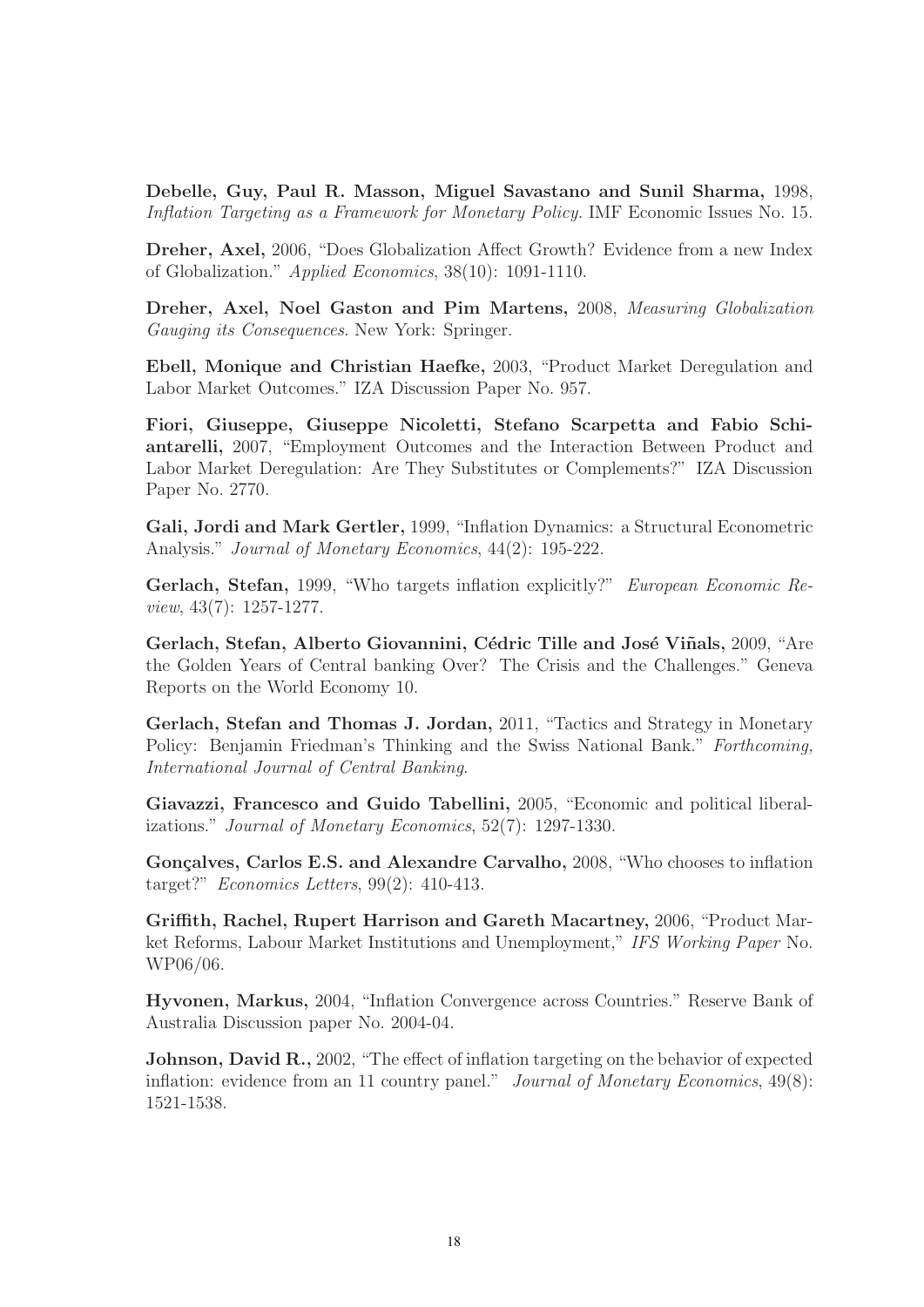**Laubach, Thomas and Adam S. Posen,** 1997, "Some Comparative Evidence on the Effectiveness of Inflation Targeting." Research Paper 9714, Federal Reserve Bank of New York.

**Levin, Andrew T., Fabio M. Natalucci and Jeremy M. Piger,** 2004, "The Macroeconomic Effect of Inflation Targeting." Review, Federal Reserve Bank of St. Louis, 86(4): 51-80.

**Mankiw, N. Gregory and Ricardo Reis,** 2002, "Sticky Information Versus Sticky Prices: A Proposal to Replace the New Keynesian Phillips Curve." Quarterly Journal of Economics, 117(4): 1295-1328.

**McCallum, Bennett, T.,** 1998, "Inflation Targeting in New Zealand, Sweden, the United Kingdom and in General." NBER WP No.5579.

**Mishkin, Fredrich S.,** 2000, "Inflation Targeting in Emerging Market Countries." American Economic Review, Papers and Proceedings, 90(2): 105-109.

**Mishkin, Frederich S.,** 2004, "Can Inflation Targeting Work in Emerging Market Countries?" NBER WP No. 10646.

**Mishkin, Frederich S. and Miguel A. Savastano,** 2001, "Monetary Policy Strategies for Latin America." World Bank Policy Research Working Paper No. 2685.

**Mishkin, Fredrich S. and Klaus Schmidt-Hebbel,** 2001, "One decade of Inflation Targeting in the world: what do we know and what do we need to know?", National Bureau of Economic Research WP 8397.

**Mishkin, Frederich S. and Klaus Schmidt-Hebbel,** 2007, "Does Inflation Targeting make a difference?" National Bureau of Economic Research WP No. 12876.

**Moretti, Laura,** 2011, "Transparency and Emerging Market Bond Spreads." CFS WP 2011/14.

**Neumann, Manfred J.M. and Jürgen von Hagen,** 2002, "Does Inflation Targeting Matter?" Review, Federal Bank of St. Louis, 84(4): 127-148.

**Nicoletti, Giuseppe, Stefano Scarpetta and Olivier Boylaud,** 1999, "Summary Indicators of Product Market Regulation with an Extension to Employment Protection Legislation." OECD Economics Department Working Paper, No. 226.

**Nicoletti, Giuseppe and Stefano Scarpetta,** 2005, "Product Market Reforms and Employment in OECD Countries", OECD Economics Department Working Papers, No. 472.

**Pétursson, Thórarinn G.,** 2004, "The effect of Inflation Targeting on Macroeconomic Performance." Central Bank of Iceland WP No. 23.

**Roger, Scott,** 2009, "Inflation Targeting at 20: Achievements and Challenges." IMF Working Papers, WP/09/236.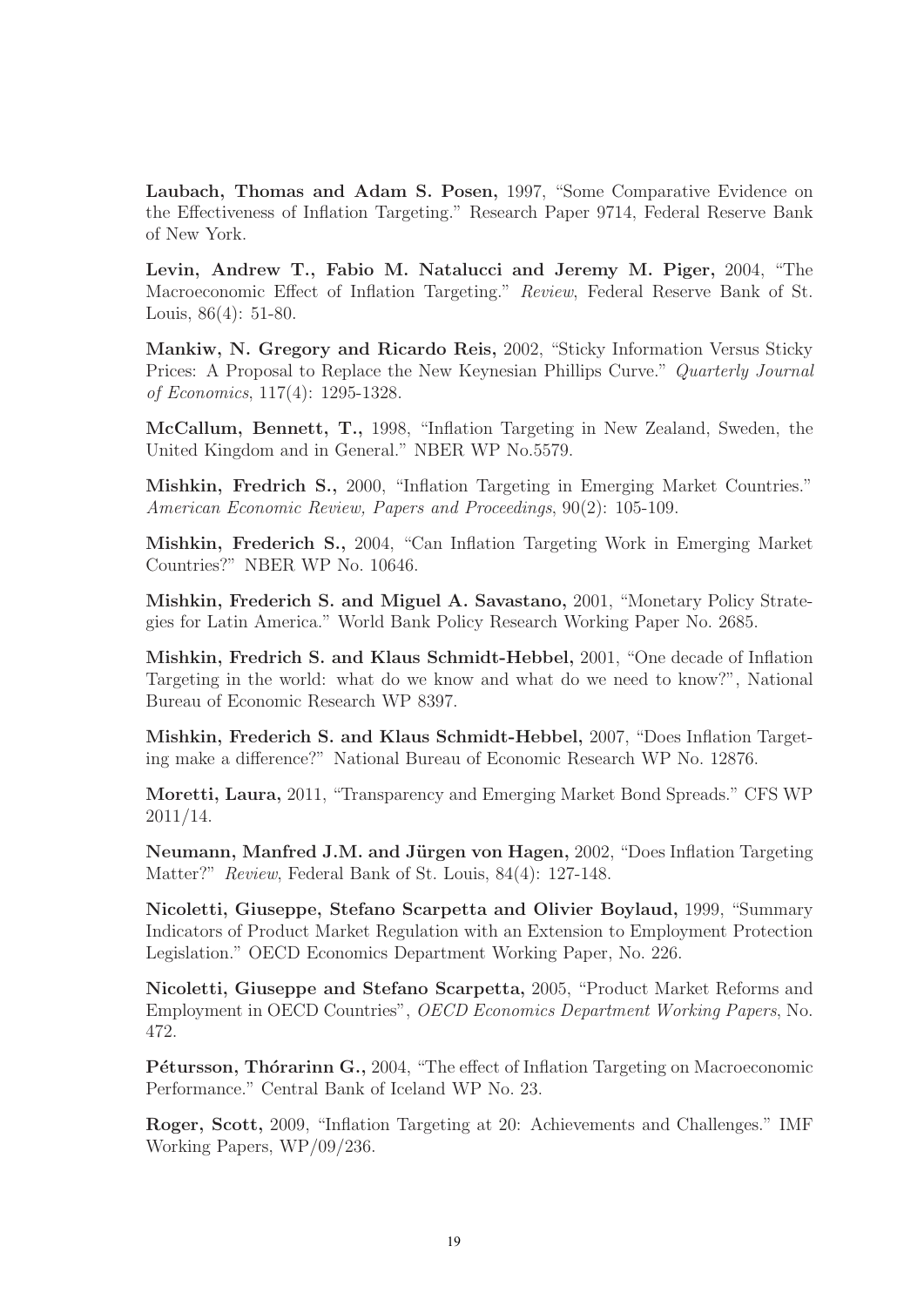**Rogoff, Kenneth S.,** 2003, "Globalization and Global Disinflation" in Federal Reserve Bank of Kansas City, Monetary Policy and Uncertainty: Adapting to a Changing Economy, Papers and Proceedings of 2003 Jackson Hole Symposium.

**Rogoff, Kenneth S.,** 2006, "Impact of Globalization on Monetary Policy." in Federal Reserve Bank of Kansas City The New Economic Geography: Effects and Policy Implications, 2007. (Revised version of paper presented at Kansas City Federal Reserve Jackson Hole conference, August 2006.).

**Schiantarelli, Fabio,** 2008, "Product Market Regulation and Macroeconomic Performance: A Review of Cross-Country Evidence." mimeo.

**Schaechter, Andrea, Mark R. Stone and Mark Zelmer,** 2000, "Adopting Inflation Targeting: Practical Issues for Emerging Market Countries." IMF Occasional Paper No. 202.

**Schmidt-Hebbel, Klaus,** 2009, "Inflation targeting twenty years on: where, when, why, with what effects and what lies ahead?" in D. Cobham, Ø. Eitrheim, S. Gerlach and J.F. Qvigstad (eds.) Twenty Years of Inflation Targeting. Lessons Learned and Future Prospects.

**Schmidt-Hebbel, Klaus and Alejandro Werner,** 2002, "Inflation Targeting in Brazil, Chile, and Mexico: Performance, Credibility, and the Exchange Rate." Working Papers Central Bank of Chile 171, Central Bank of Chile.

**Siklos, Pierre L.,** 1999, "Inflation-Target Design: Changing Inflation Performance and Persistence in Industrial Countries." Review, Federal Reserve Bank of St. Louis, 81(2): 46-58.

**Spector, David,** 2004, "Competition and the capital-labor conflict." *European Eco*nomic Review, 48(1): 25-38.

**Steinsson, Jón,** 2003, "Optimal monetary policy in an Economy with inflation persistence." Journal of Monetary Economics, 50(7): 1425-1456.

**Vega, Marco and Diego Winkelried,** 2005, "Inflation Targeting and Inflation Behavior: A Successful Story?" *International Journal of Central Banking*, 1(3): 153-175.

**Walsh, Carl,** 2009, "Inflation Targeting: What Have We Learned?" International Finance, 12(2): 195-233.

**White, William R.,** 2008, "Globalization and the determinants of domestic inflation." BIS Working Paper No. 250.

**Willard, Luke B.,** 2006, "Does Inflation Targeting Matter? A Reassessment." Center for Economic Policy Studies WP No. 120.

**Wooldridge, Jeffrey M.,** 2002, Econometric Analysis of Cross Section and Panel Data. Cambridge (Ma): MIT press.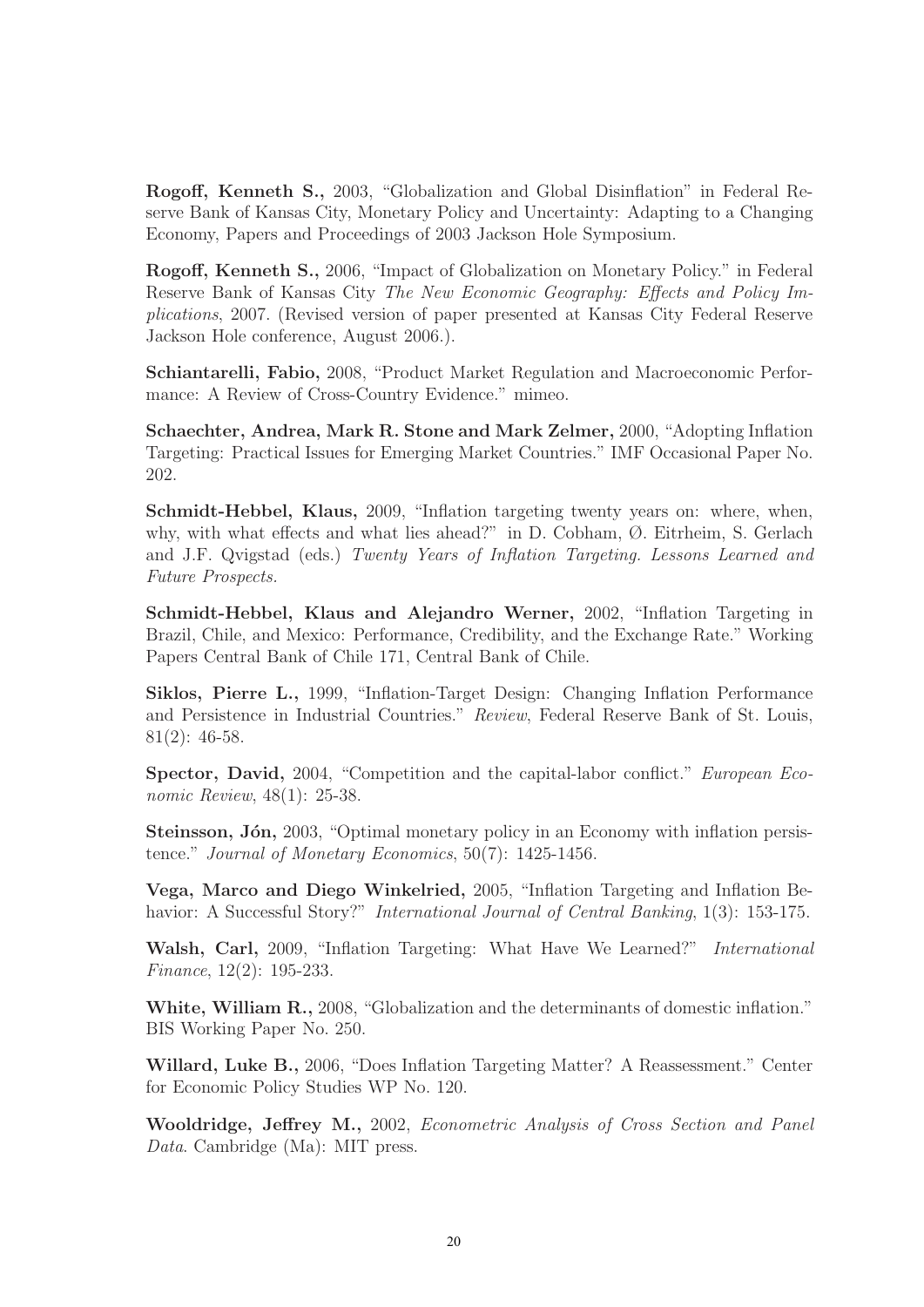**Wu, Thomas Y.,** 2003, "Does Inflation Targeting Reduce Inflation? An analysis for the OECD industrial countries." Mimeo.

Figure 1: **Average Inflation Rate for IT and Non-IT Countries, quarterly data, 1985-2007.**



**Notes:** The solid line is the average inflation rate for IT countries (countries that have adopted IT at some point), the dashed line the average inflation for countries that never adopted IT. Source IFS.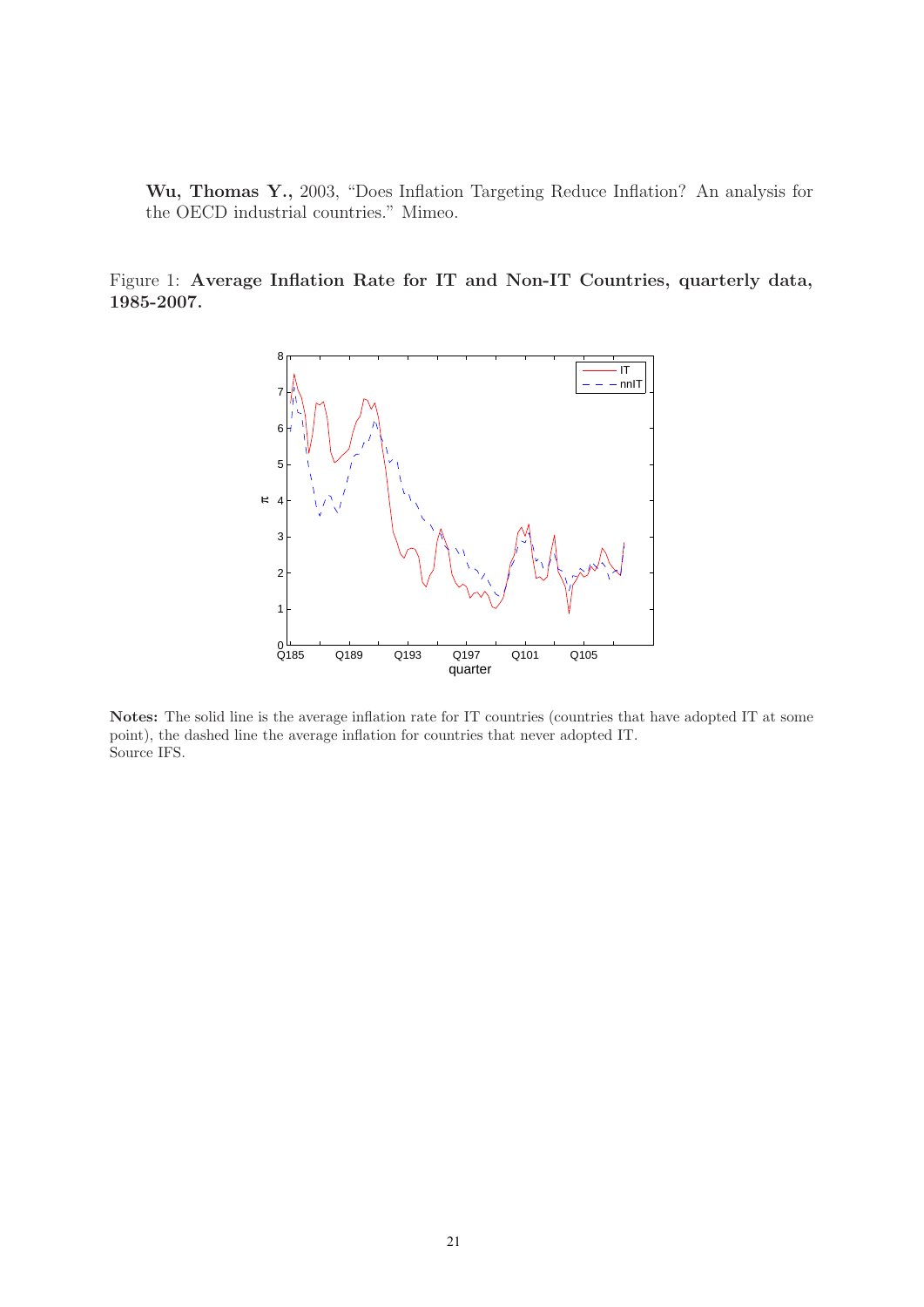

Figure 2: **Inflation Rate for IT Countries**

**Notes:** Average annual inflation rate for IT countries. The vertical line signals the IT adoption date. Source IFS.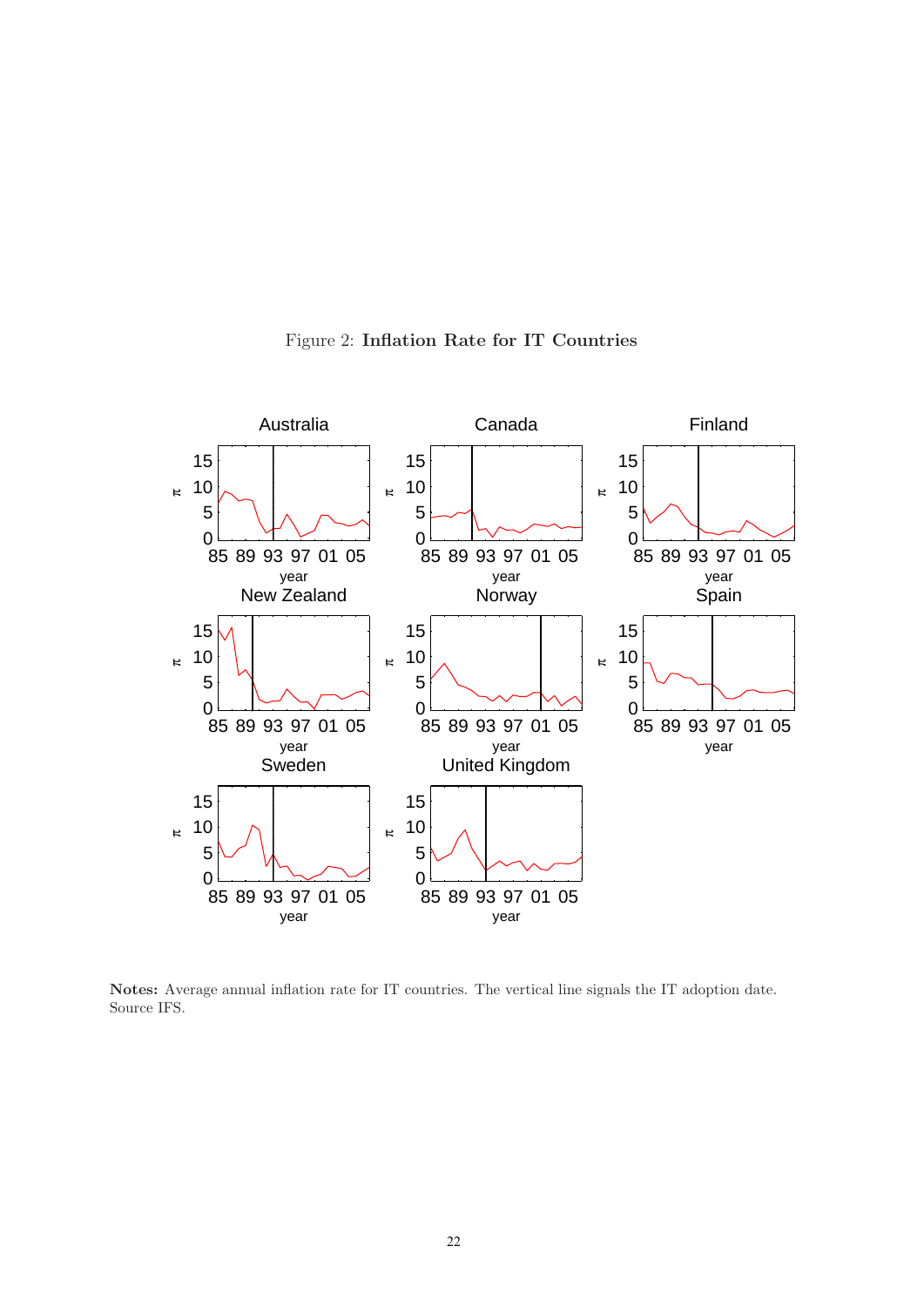

Figure 3: **Regulation Index (ETCR) for IT Countries**

**Notes:**Average level of regulation measured by the ETCR index in the IT countries. ETCR is the aggregate indicator of regulation obtained as the average of indicators in six main sectors (Airlines, Telecom, Electricity, Gas, Post and Rail Road). The index goes from 0 to 6, with 0 indicating the lower level of regulation and 6 the highest level of regulation in the market. The vertical line signals the IT adoption date. Source OECD.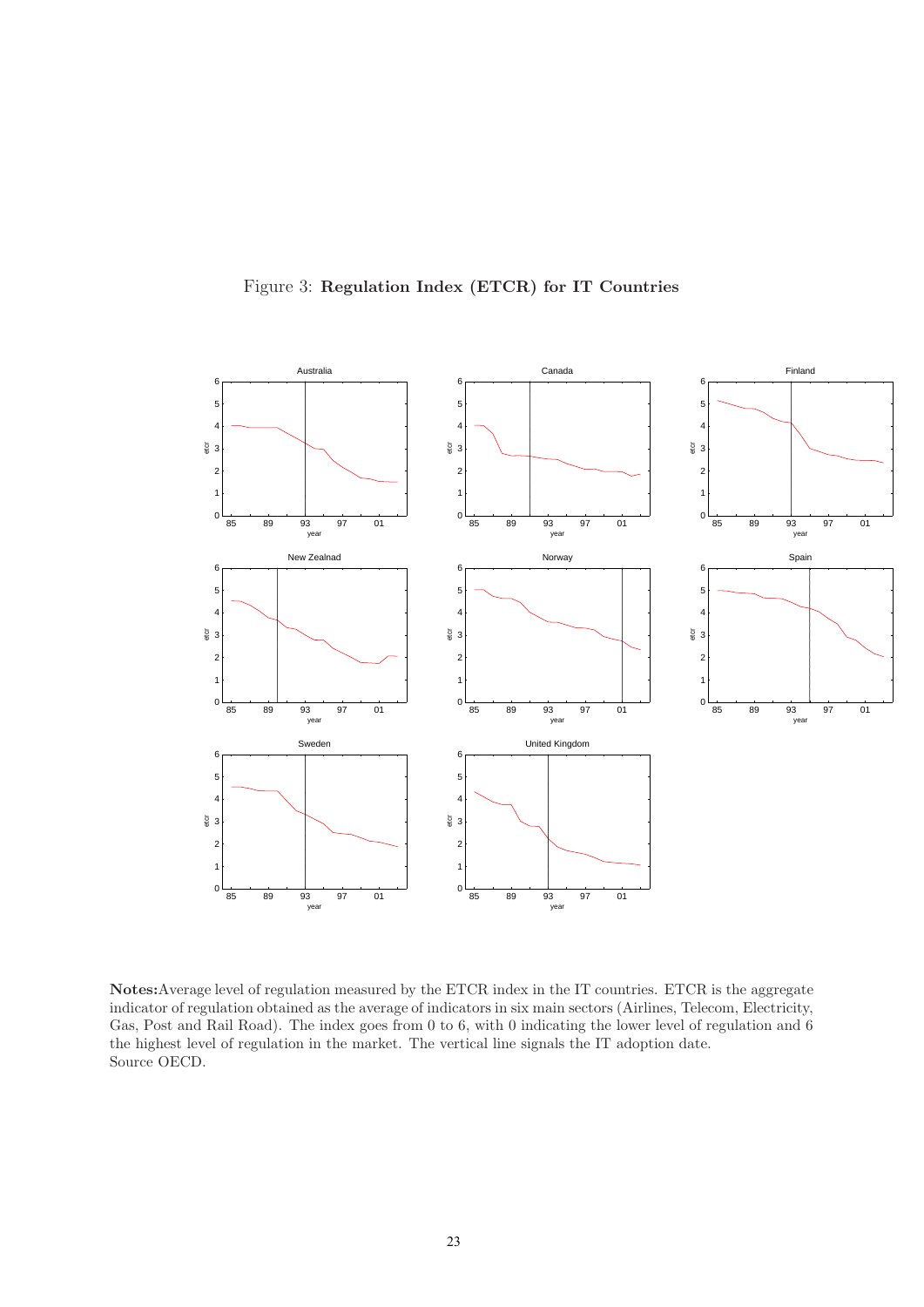|                                               |                                                  | IT countries (quarter of IT adoption)       |                                                                |
|-----------------------------------------------|--------------------------------------------------|---------------------------------------------|----------------------------------------------------------------|
| Australia<br>Canada<br>Finland<br>New Zealand | Q1 1993<br>Q1 1991<br>Q1 1993-Q4 1998<br>Q1 1990 | Norway<br>Spain<br>Sweden<br>United Kingdom | Q4 2000<br>Q4 1994 Q4 1998<br>Q1 1993<br>Q4 1992               |
|                                               |                                                  | Non-IT countries                            |                                                                |
| Austria<br>Belgium<br>Denmark                 | France<br>Germany<br>Greece                      | Ireland<br>Italy<br>Japan                   | <b>Netherlands</b><br>Portugal<br>Switzerland<br>United States |

Table 1: **OECD Countries in the Sample**

**Notes:** Finland and Spain are IT countries until joining the European Monetary Union. Source: Central banks' webpages.



#### Figure 4: **Simulation Results**

**Notes:** Behavior of the inflation rate in response to policies. Top left: permanent disinflation from period 38. Top right: deregulation from period 30 to 50, with a rate of growth of the elasticity of substitution of 0.025. Bottom: deregulation from 30 to 50 and permanent disinflation after period 38.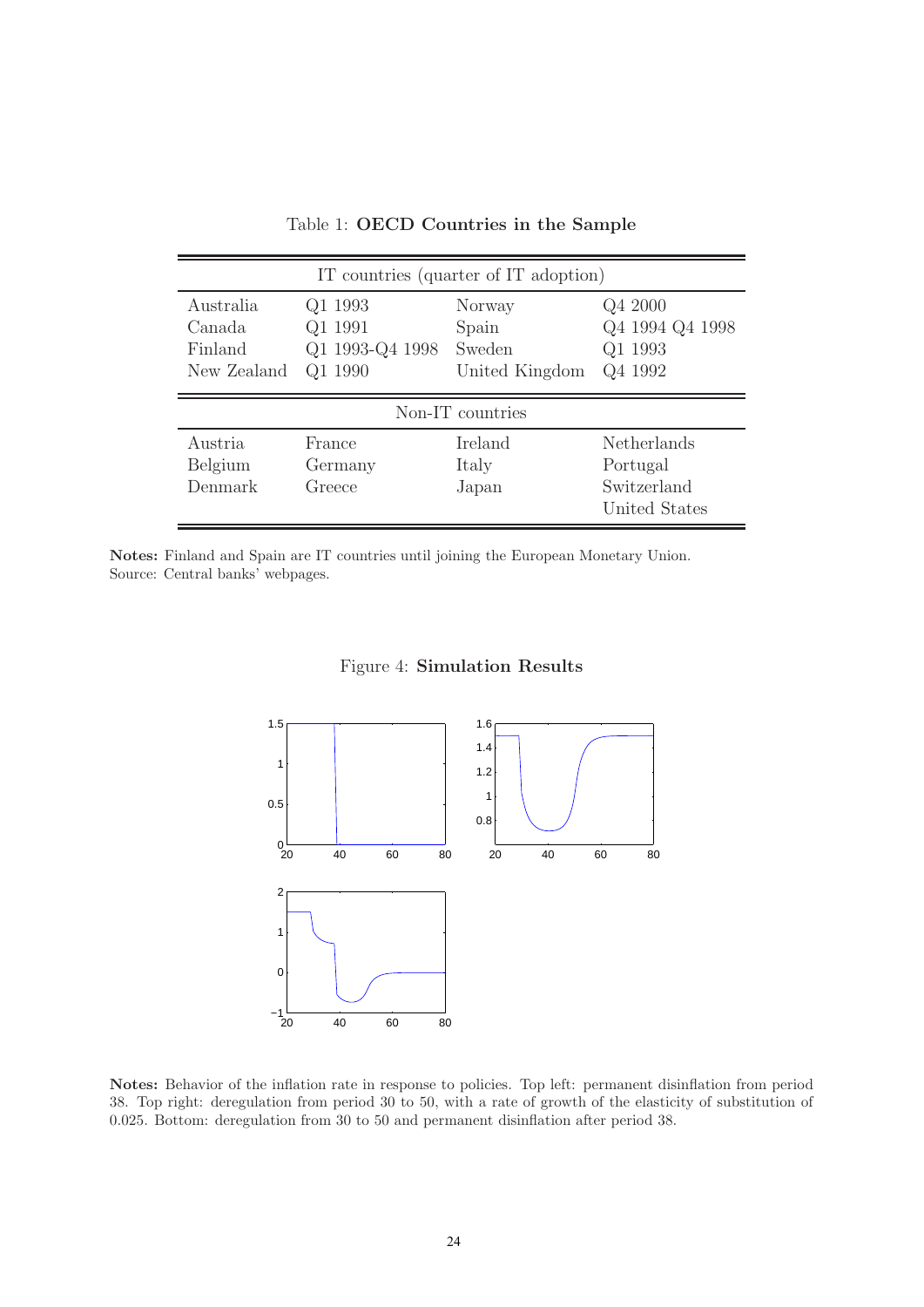|                |                       |                          | ETCR                    |                         | <b>AETCR</b>                                      |
|----------------|-----------------------|--------------------------|-------------------------|-------------------------|---------------------------------------------------|
|                |                       | $\widetilde{\varrho}$    | ල                       | $\overline{4}$          | $\widetilde{\mathfrak{G}}$                        |
| $\overline{A}$ | $-1.296***$           |                          | $-1.001***$             |                         | $1.299***$                                        |
|                | (0.101)               |                          |                         |                         | (0.100)                                           |
| ETCR           |                       | $1.138***$               | $(0.102)$<br>1.056***   |                         |                                                   |
|                |                       | (0.022)                  | (0.021)                 |                         |                                                   |
| $\Delta ETCR$  |                       |                          |                         | $0.669***$              | $0.655***$                                        |
|                |                       |                          |                         | (0.063)                 |                                                   |
| Deficit ratio  | $-0.036***$           | $-0.016***$              | $0.016***$              | $-0.034***$             | $(0.064)$<br>-0.032***                            |
|                | (0.000)               | $(0.0002)$<br>$0.004***$ |                         | $(0.000)$<br>-0.077***  | $(0.000)$<br>-0.071 ***<br>$(0.000)$<br>0.629 *** |
| Globalization  | $-0.068***$           |                          | $(0.000)$<br>$0.004***$ |                         |                                                   |
|                |                       |                          | $(0.000)$<br>$0.568***$ | $(0.000)$<br>$0.632***$ |                                                   |
| Crisis         | $(0.000)$<br>0.593*** | $(0.000)$<br>$0.568***$  |                         |                         |                                                   |
|                | (0.042)               | (0.042)                  | (0.042)                 | (0.042)                 | (0.042)                                           |
| $R^2$          | 0.288                 | 0.250                    | 0.288                   | 0.243                   | 0.302                                             |

Table 2: Estimates of equation (2) using GLS, annual data, sample 1985-2007. Table 2: **Estimates of equation (2) using GLS, annual data, sample 1985-2007.** Notes: Dependent variable  $(\pi)$ : yearly inflation (CPI annual percentage change). Source: IFS. IT: inflation targeting dummy (half year rule) equal to 1 from the year of adoption of IT. ETCR is the aggregate indicator of regulation obtained as the average of indicators in six main sectors (Airlines, Telecom, Electricity, Gas, Post and Rail Road). The index goes from 0 to 6, with 0 indicating the lower level of regulation and 6 the highest level of regulation in the market.  $\Delta ETCR$  is the absolute change in the ETCR index. Deficit ratio is the government deficit as a percentage of GDP. Source: IFS and OECD. Globalization is the index of economic globalization coded by Dreher (2006) and Dreher et al. (2008). Crisis is the (lagged) dummy variable for currency crises duration. Source Ghosh, Gulde and Wolf dataset (available only till 1999, I updated it till 2007). The regressions include **Notes:** Dependent variable (π): yearly inflation (CPI annual percentage change). Source: IFS. IT: inflation targeting dummy (half year rule) equal Telecom, Electricity, Gas, Post and Rail Road). The index goes from 0 to 6, with 0 indicating the lower level of regulation and 6 the highest level of IFS and OECD. Globalization is the index of economic globalization coded by Dreher (2006) and Dreher et al. (2008). Crisis is the (lagged) dummy country and time fixed effects. Standard errors adjusted using the methodology proposed by Hansen  $(2007)$  are reported in brackets. \*\*\*=significant to 1 from the year of adoption of IT. ETCR is the aggregate indicator of regulation obtained as the average of indicators in six main sectors (Airlines, regulation in the market.  $\Delta ETCR$  is the absolute change in the ETCR index. Deficit ratio is the government deficit as a percentage of GDP. Source: variable for currency crises duration. Source Ghosh, Gulde and Wolf dataset (available only till 1999, I updated it till 2007). The regressions include country and time fixed effects. Standard errors adjusted using the methodology proposed by Hansen (2007) are reported in brackets. \*\*\*=significant at the 1% level; \*\*=significant at the 5% level; \*=significant at the 10% level. at the 1% level; \*\*=significant at the 5% level; \*=significant at the 10% level.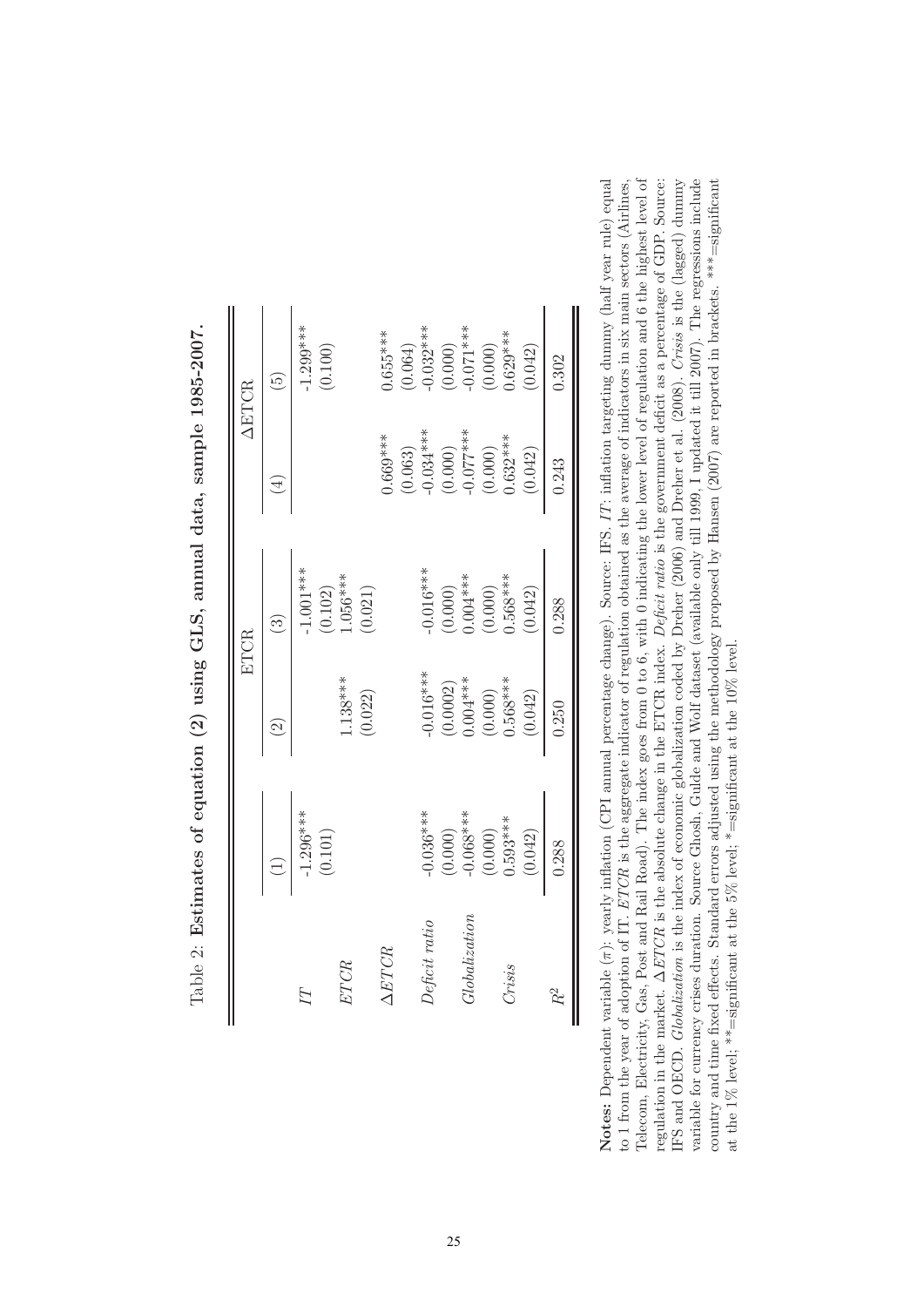|                      | <b>ETCR</b>     |                   |                        | $\Delta$ ETCR. |             |
|----------------------|-----------------|-------------------|------------------------|----------------|-------------|
|                      | (1)             | $\left( 2\right)$ |                        | (3)            | (4)         |
| IT                   | $-0.654***$     |                   | IT                     | $-1.217***$    |             |
|                      | (0.114)         |                   |                        | (0.101)        |             |
| $ETCR\_it\_cnt$      | $1.641***$      | $1.848***$        | $\Delta ETCR\_it\_cnt$ | $1.686***$     | $1.800***$  |
|                      | (0.055)         | (0.053)           |                        | (0.199)        | (0.195)     |
| $ETCR\_nnIT$         | $0.810***$      | $0.823***$        | $\Delta ETCR\_nnIT$    | $0.167*$       | 0.136       |
|                      | (0.027)         | (0.029)           |                        | (0.093)        | (0.091)     |
| Deficit ratio        | $-0.011***$     | $-0.001***$       | Deficit ratio          | $-0.029***$    | $-0.031***$ |
|                      | (0.000)         | (0.000)           |                        | (0.000)        | (0.000)     |
| <i>Globalization</i> | $0.003^{***}\,$ | $0.008***$        | Globalization          | $-0.078***$    | $-0.084***$ |
|                      | (0.000)         | (0.000)           |                        | (0.000)        | (0.000)     |
| Crisis               | $0.530***$      | $0.525***$        | Crisis                 | $0.636***$     | $0.641***$  |
|                      | (0.042)         | (0.041)           |                        | (0.042)        | (0.042)     |
| $\,R^2$              | 0.292           | 0.272             | $\,R^2$                | 0.306          | 0.252       |

Table 3: **Estimates of equation (2) using GLS, annual data, sample 1985-2007.**

**Notes:** Dependent variable (π): yearly inflation (CPI annual percentage change). Source: IFS. IT: inflation targeting dummy (half year rule) equal to 1 from the year of adoption of IT. ETCR\_IT\_cnt is the aggregate indicator of regulation (ETCR) for the countries that adopted IT at some point. The index ETCR is obtained as the average of indicators in six main sectors (Airlines, Telecom, Electricity, Gas, Post and Rail Road). The index goes from 0 to 6, with 0 indicating the lower level of regulation and 6 the highest level of regulation in the market. ETCR\_nnIT instead is the ETCR index for countries that never adopted IT. ΔETCR\_IT\_cnt is the absolute change in the ETCR index for countries that adopted IT and  $\Delta ETCR\_nnIT$  for the ones that did not. Deficit ratio is the government deficit as a percentage of GDP. Source: IFS and OECD. Globalization is the index of economic globalization coded by Dreher (2006) and Dreher et al. (2008). Crisis is the (lagged) dummy variable for currency crises duration. Source Ghosh, Gulde and Wolf dataset (available only till 1999, I updated it till 2007). The regressions include country and time fixed effects. Standard errors adjusted using the methodology proposed by Hansen (2007) are reported in brackets. \*\*\*=significant at the 1% level; \*\*=significant at the 5% level; \*=significant at the 10% level.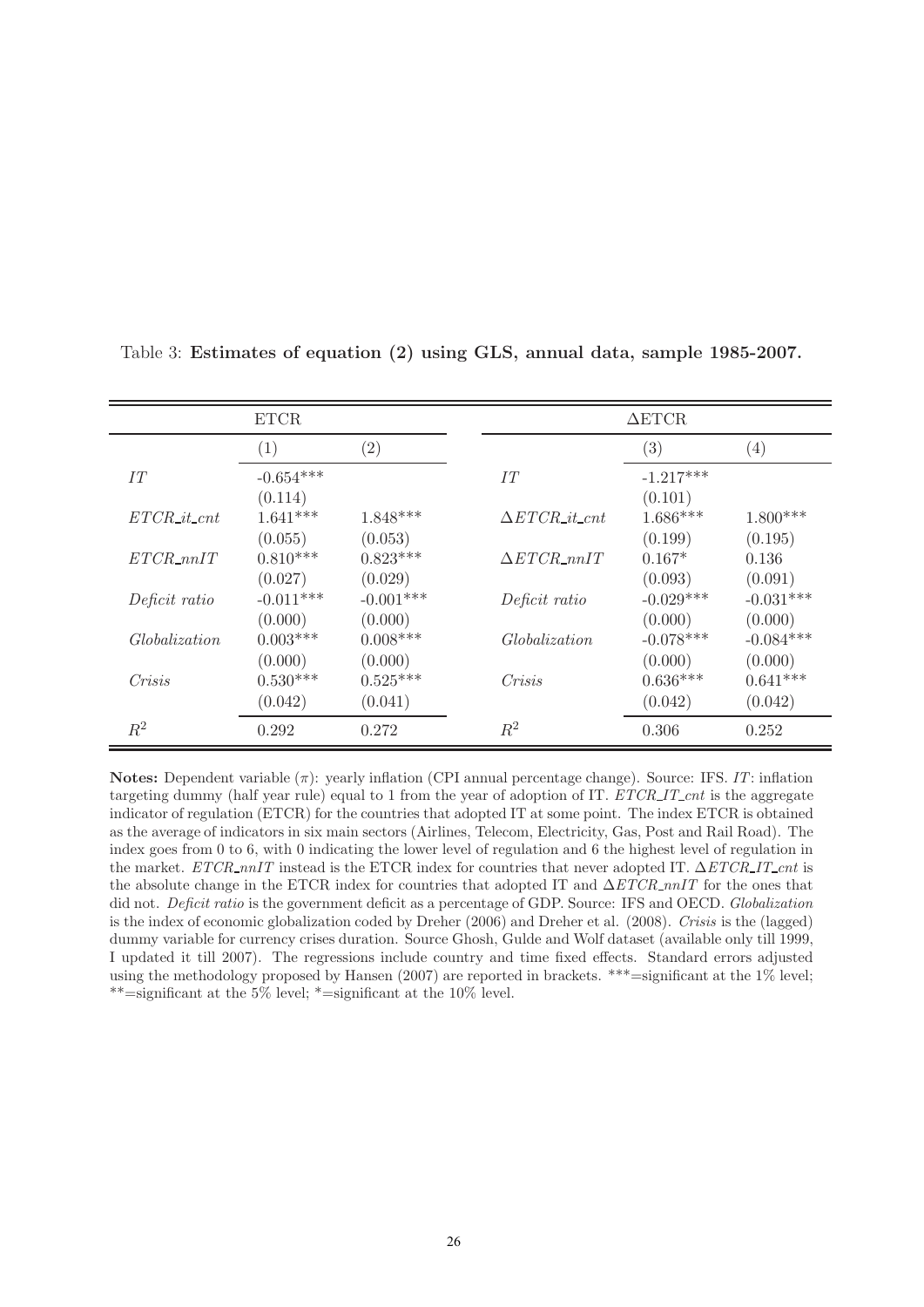|                | <b>ETCR</b>             |             |                                  | $\triangle ETCR$  |             |
|----------------|-------------------------|-------------|----------------------------------|-------------------|-------------|
|                | (1)                     | (2)         |                                  | $\left( 3\right)$ | (4)         |
| IT             | $-1.117***$             |             | IT                               | $-1.332***$       |             |
|                | (0.407)                 |             |                                  | (0.118)           |             |
| $ETCR\_before$ | $1.606***$              | $1.744***$  | $\triangle ETCR\_before$         | $2.081***$        | $1.563***$  |
|                | (0.056)                 | (0.052)     |                                  | (0.400)           | (0.380)     |
| $ETCR\_after$  | $1.787***$              | $1.607***$  | $\triangle ETCR_{\text{-}after}$ | $1.296***$        | $2.048***$  |
|                | (0.087)                 | (0.075)     |                                  | (0.394)           | (0.353)     |
| $ETCR\_nnIT$   | $0.793***$              | $0.817***$  | $\Delta ETCR\_nnIT$              | $0.164*$          | 0.142       |
|                | (0.027)                 | (0.028)     |                                  | (0.093)           | (0.093)     |
| Deficit ratio  | $-0.010***$             | $-0.012***$ | Deficit ratio                    | $-0.029***$       | $-0.032***$ |
|                | (0.000)                 | (0.000)     |                                  | (0.000)           | (0.000)     |
| Globalization  | $-0.001**$              | $0.006***$  | Globalization                    | $-0.077***$       | $-0.088***$ |
|                | (0.000)                 | (0.000)     |                                  | (0.000)           | (0.000)     |
| Crisis         | $0.5268^{\ast\ast\ast}$ | $0.521***$  | Crisis                           | $0.644***$        | $0.639***$  |
|                | (0.042)                 | (0.042)     |                                  | (0.042)           | (0.042)     |
| $R^2$          | 0.292                   | 0.284       | $\,R^2$                          | 0.306             | 0.262       |

Table 4: **Estimates of equation (2) using GLS, annual data, sample 1985-2007.**

**Notes:** Dependent variable (π): yearly inflation (CPI annual percentage change). Source: IFS. IT: inflation targeting dummy (half year rule) equal to 1 from the year of adoption of IT. ETCR before and ETCR after indicate the regulation index (ETCR) before and after the adoption of IT respectively, while  $\Delta ETCR$  before and  $\Delta ETCR_{a}$ fter indicate the absolute change of the ETCR index before and after the adoption of IT.  $ETCR\_nnIT$  and  $\Delta ETCR\_nnIT$  are the ETCR index and the absolute change of the index respectively for countries that never adopted IT. The index ETCR is obtained as the average of indicators in six main sectors (Airlines, Telecom, Electricity, Gas, Post and Rail Road). The index goes from 0 to 6, with 0 indicating the lower level of regulation and 6 the highest level of regulation in the market. Deficit ratio is the government deficit as a percentage of GDP. Source: IFS and OECD. Globalization is the index of economic globalization coded by Dreher (2006) and Dreher et al. (2008). Crisis is the (lagged) dummy variable for currency crises duration. Source Ghosh, Gulde and Wolf dataset (available only till 1999, I updated it till 2007). The regressions include country and time fixed effects. Standard errors adjusted using the methodology proposed by Hansen (2007) are reported in brackets. \*\*\*=significant at the 1% level; \*\*=significant at the 5% level; \*=significant at the 10% level.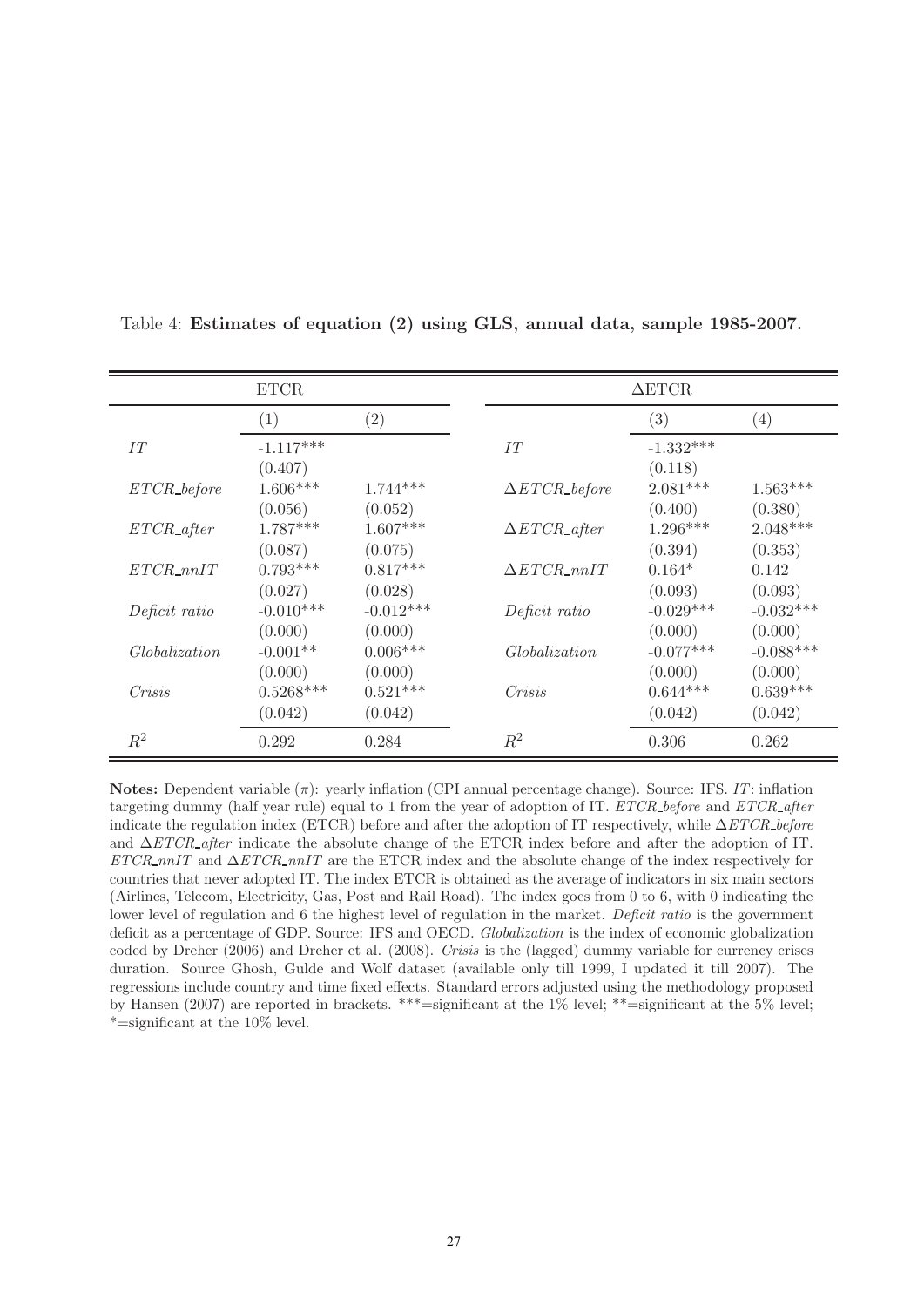|               |                          |                       | ETCR                                            |                                                                             | <b>AETCR</b>                                    |
|---------------|--------------------------|-----------------------|-------------------------------------------------|-----------------------------------------------------------------------------|-------------------------------------------------|
|               |                          | $\widetilde{\Omega}$  | $\left(\frac{3}{2}\right)$                      | Ā                                                                           | $\widetilde{\Xi}$                               |
| F             | $-0.785***$              |                       | $-0.474***$                                     |                                                                             | $0.773***$                                      |
|               | (0.110)                  |                       | $(0.111)$<br>1.266***                           |                                                                             | (0.110)                                         |
| ETCR          |                          | $.363***$             |                                                 |                                                                             |                                                 |
|               |                          | (0.032)               | (0.030)                                         |                                                                             |                                                 |
| AETCR         |                          |                       |                                                 | $-078***$                                                                   | $.102***$                                       |
|               |                          |                       |                                                 |                                                                             |                                                 |
| Deficit ratio | $0.071***$               | $0.081***$            | $0.069***$                                      | $(0.073)$<br>0.084***                                                       | $(0.077)$<br>0.077***                           |
|               |                          |                       |                                                 | $\begin{array}{c} (0.001) \\ -0.095*** \\ (0.000) \\ (0.831*** \end{array}$ | $(0.001)$<br>-0.095***<br>$(0.000)$<br>0.807*** |
| Globalization | $(0.001)$<br>$-0.098***$ | $(0.001)$<br>0.005*** |                                                 |                                                                             |                                                 |
|               |                          |                       | $(0.001)$<br>-0.003***<br>$(0.001)$<br>0.735*** |                                                                             |                                                 |
| Crisis        | $(0.000)$<br>0.757***    | $(0.001)$<br>0.750*** |                                                 |                                                                             |                                                 |
|               | (0.044)                  | (0.042)               | (0.044)                                         | (0.042)                                                                     | (0.044)                                         |
| $R^2$         | 0.296                    | 0.298                 | 0.291                                           | 0.258                                                                       | 0.307                                           |

Table 5: Estimates of equation (2) using GLS, annual data, sample 1985-2003. Table 5: **Estimates of equation (2) using GLS, annual data, sample 1985-2003.**

Notes: Dependent variable  $(\pi)$ : yearly inflation (CPI annual percentage change). Source: IFS. IT: inflation targeting dummy (half year rule) equal to 1 from the year of adoption of IT. ETCR is the aggregate indicator of regulation obtained as the average of indicators in six main sectors (Airlines, Telecom, Electricity, Gas, Post and Rail Road). The index goes from 0 to 6, with 0 indicating the lower level of regulation and 6 the highest level of regulation in the market.  $\Delta ETCR$  is the absolute change in the ETCR index. Deficit ratio is the government deficit as a percentage of GDP. Source: IFS and OECD. Globalization is the index of economic globalization coded by Dreher (2006) and Dreher et al. (2008). Crisis is the (lagged) dummy variable for currency crises duration. Source Ghosh, Gulde and Wolf dataset (available only till 1999, I updated it till 2007). The regressions include **Notes:** Dependent variable (π): yearly inflation (CPI annual percentage change). Source: IFS. IT: inflation targeting dummy (half year rule) equal Telecom, Electricity, Gas, Post and Rail Road). The index goes from 0 to 6, with 0 indicating the lower level of regulation and 6 the highest level of IFS and OECD. Globalization is the index of economic globalization coded by Dreher (2006) and Dreher et al. (2008). Crisis is the (lagged) dummy country and time fixed effects. Standard errors adjusted using the methodology proposed by Hansen  $(2007)$  are reported in brackets. \*\*\*=significant to 1 from the year of adoption of IT. ETCR is the aggregate indicator of regulation obtained as the average of indicators in six main sectors (Airlines, regulation in the market.  $\Delta ETCR$  is the absolute change in the ETCR index. Deficit ratio is the government deficit as a percentage of GDP. Source: variable for currency crises duration. Source Ghosh, Gulde and Wolf dataset (available only till 1999, I updated it till 2007). The regressions include country and time fixed effects. Standard errors adjusted using the methodology proposed by Hansen (2007) are reported in brackets. \*\*\*=significant at the 1% level; \*\*=significant at the 5% level; \*=significant at the 10% level. at the 1% level; \*\*=significant at the 5% level; \*=significant at the 10% level.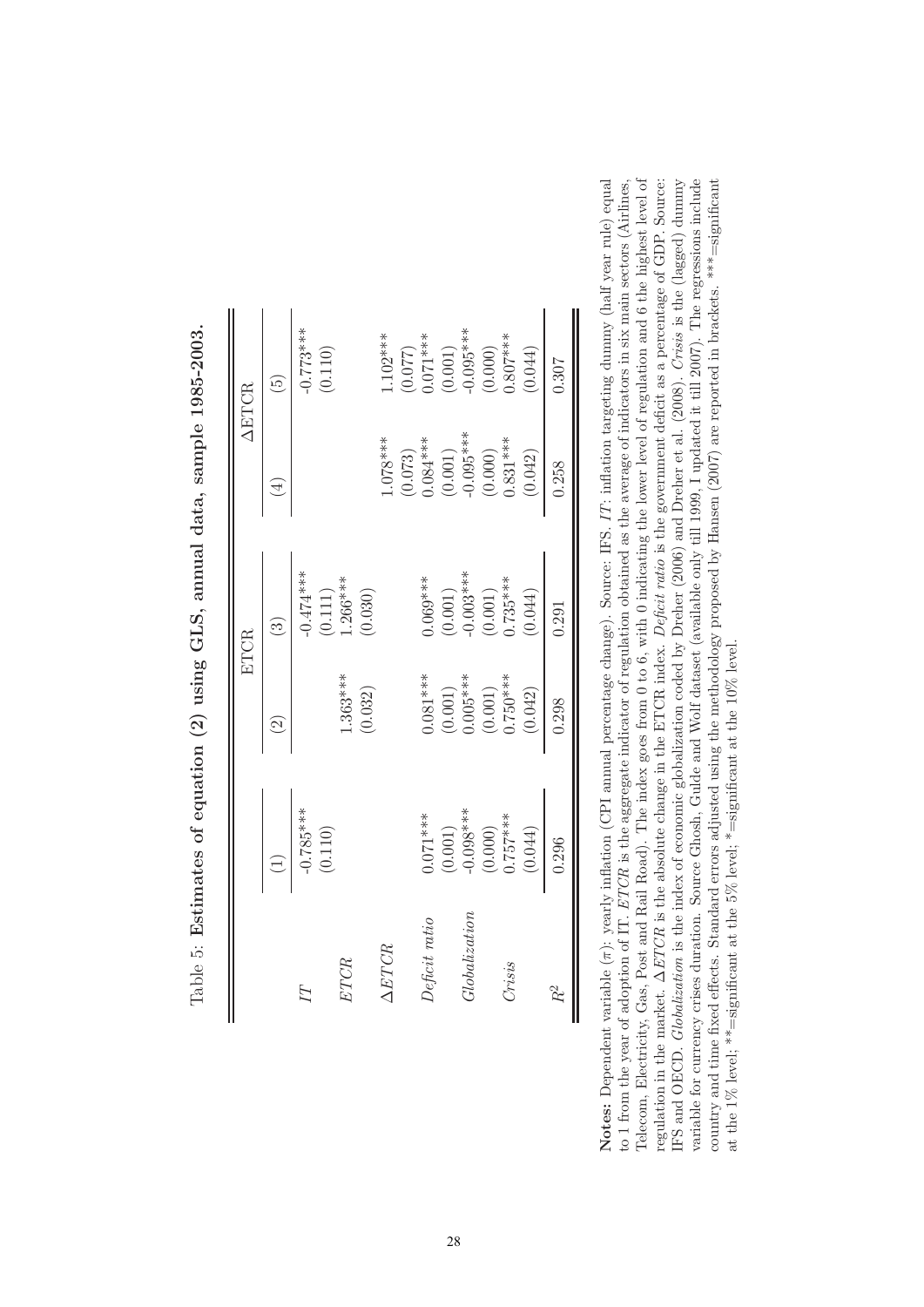|               |                      |                          | ETCR                     |                                                    | <b>AETCR</b>               |
|---------------|----------------------|--------------------------|--------------------------|----------------------------------------------------|----------------------------|
|               |                      | $\widetilde{\Omega}$     | $\widehat{\mathfrak{S}}$ | $\overline{4}$                                     | $\widetilde{\mathfrak{G}}$ |
|               | $-0.996***$          |                          | $-0.735***$              |                                                    | $-1.014***$                |
|               | (0.106)              |                          |                          |                                                    | (0.105)                    |
| ETCR          |                      | $0.930***$               | $(0.108)$<br>$0.885***$  |                                                    |                            |
|               |                      | (0.025)                  | (0.026)                  |                                                    |                            |
| AETCR         |                      |                          |                          | 080.                                               | 1.055                      |
|               |                      |                          |                          |                                                    |                            |
| Deficit ratio | $-0.029***$          | $-0.011***$              | $0.010***$               |                                                    | $(0.089)$<br>$-0.030***$   |
|               | (0.000)              |                          |                          | $(0.089)$<br>$-0.033***$<br>$(0.000)$<br>$(0.000)$ |                            |
| Globalization | $-0.058***$          | $(0.000)$<br>$-0.004***$ | $(0.000)$<br>-0.006***   |                                                    | $(0.000)$<br>-0.060***     |
|               |                      | $(0.000)$<br>0.117**     | $(0.000)$<br>0.107*      | $(0.000)$<br>$0.140**$                             | $(0.000)$<br>$0.130**$     |
| Crisis        | $(0.000)$<br>0.131** |                          |                          |                                                    |                            |
|               | (0.056)              | (0.055)                  | (0.055)                  | (0.057)                                            | (0.056)                    |
| $R^2$         | 0.253                | 0.268                    | 0.289                    | 0.232                                              | 0.259                      |

Table 6: Estimates of equation (2) using GLS, annual data, sample 1989-2007. Table 6: **Estimates of equation (2) using GLS, annual data, sample 1989-2007.**

nighest level of regulation in the market.  $\Delta ETCR$  is the absolute change in the ETCR index. Deficit ratio is the government deficit as a percentage of GDP. Source: IFS and OECD. Globalization is the index of economic globalization coded by Dreher (2006) and Dreher et al. (2008). Crisis is Notes: Dependent variable  $(\pi)$ : yearly inflation (CPI annual percentage change). Source: IFS. IT: inflation targeting dummy (half year rule) equal to 1 in the year of adoption of IT. ETCR is the aggregate indicator of regulatory reforms obtained as the average of indicators in six main sectors Airlines, Telecom, Electricity, Gas, Post and Rail Road). The index goes from 0 to 6, with 0 indicating the lower level of regulation and 6 the the (lagged) dummy variable for currency crises duration. Source Ghosh, Gulde and Wolf dataset (available only till 1999, I updated it till 2007). The regressions include country and time fixed effects. Standard errors adjusted using the methodology proposed by Hansen (2007) are reported in **Notes:** Dependent variable ( $\pi$ ): yearly inflation (CPI annual percentage change). Source: IFS. IT: inflation targeting dummy (half year rule) equal to 1 in the year of adoption of IT. ETCR is the aggregate indicator of regulatory reforms obtained as the average of indicators in six main sectors highest level of regulation in the market.  $\Delta ETCR$  is the absolute change in the ETCR index. Deficit ratio is the government deficit as a percentage (Airlines, Telecom, Electricity, Gas, Post and Rail Road). The index goes from 0 to 6, with 0 indicating the lower level of regulation and 6 the of GDP. Source: IFS and OECD. Globalization is the index of economic globalization coded by Dreher (2006) and Dreher et al. (2008). Crisis is the (lagged) dummy variable for currency crises duration. Source Ghosh, Gulde and Wolf dataset (available only till 1999, I updated it till 2007). The regressions include country and time fixed effects. Standard errors adjusted using the methodology proposed by Hansen (2007) are reported in brackets. \*\*\* $=$ significant at the 1% level; \*\* $=$ significant at the 5% level; \* $=$ significant at the 10% level. brackets. \*\*\*=significant at the 1% level; \*\*=significant at the 5% level; \*=significant at the 10% level.